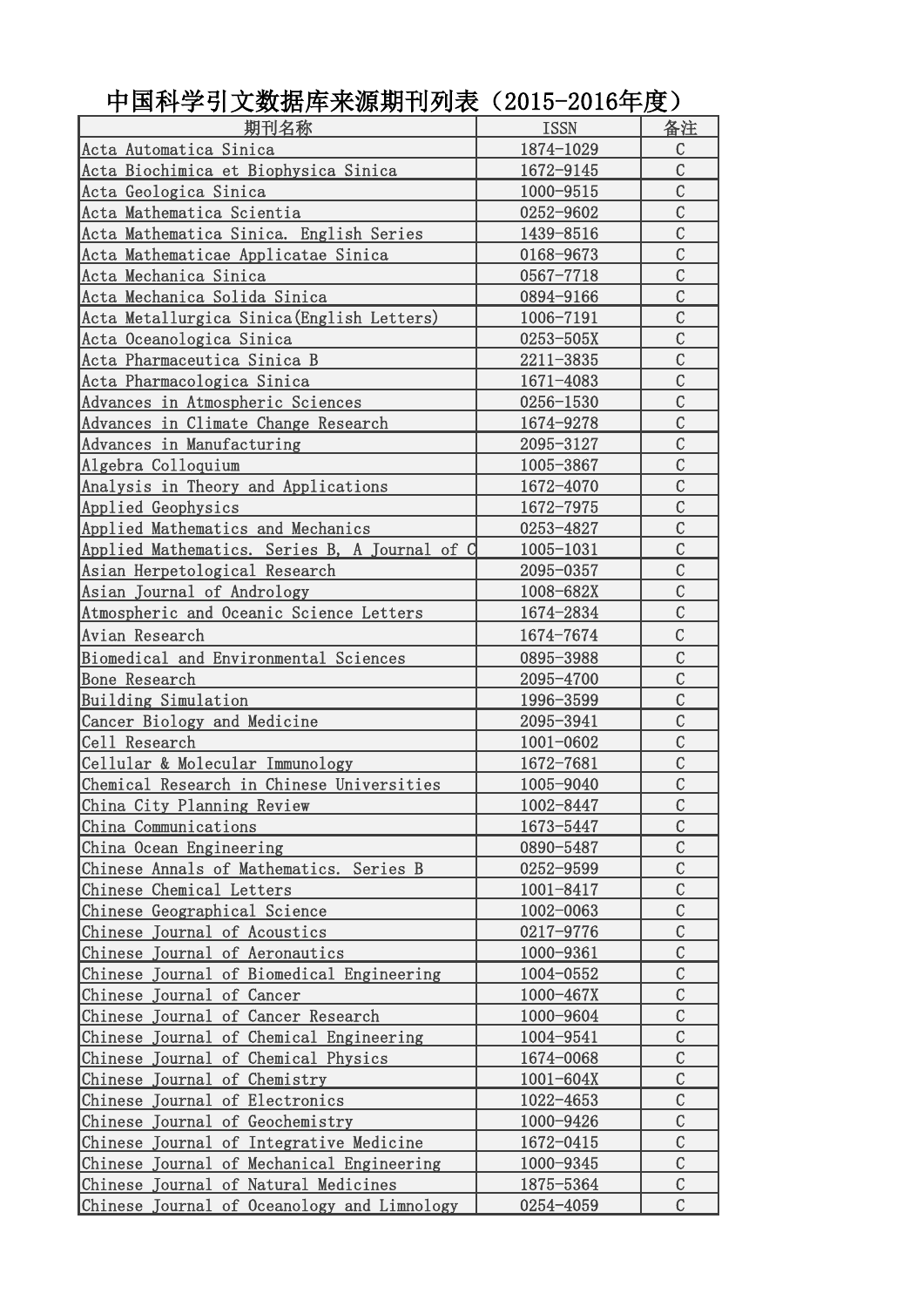| Chinese Journal of Polymer Science            | 0256-7679 | $\mathsf C$    |
|-----------------------------------------------|-----------|----------------|
| Chinese Journal of Structural Chemistry       | 0254-5861 | $\mathcal{C}$  |
| Chinese Journal of Traumatology               | 1008-1275 | $\overline{C}$ |
| Chinese Medical Journal                       | 0366-6999 | $\overline{C}$ |
| Chinese Medical Sciences Journal              | 1001-9294 | $\overline{C}$ |
| Chinese Optics Letters                        | 1671-7694 | $\mathcal{C}$  |
| Chinese Physics Letters                       | 0256-307X | $\mathcal{C}$  |
| Chinese Physics. B                            | 1674-1056 | $\mathcal{C}$  |
| Chinese Physics. C                            | 1674-1137 | $\mathcal{C}$  |
| Communications in Mathematical Research       | 1674-5647 | $\mathcal{C}$  |
| Communications in Theoretical Physics         | 0253-6102 | $\mathcal{C}$  |
| Control Theory and Technology                 | 2095-6983 | $\mathcal{C}$  |
| Current Zoology                               | 1674-5507 | $\mathcal{C}$  |
| Defence Technology                            | 2214-9147 | $\mathcal{C}$  |
| Earthquake Engineering and Engineering Vibrat | 1671-3664 | $\overline{C}$ |
| Earthquake Research in China                  | 0891-4176 | $\mathcal{C}$  |
| Earthquake Science                            | 1674-4519 | $\mathcal{C}$  |
| Entomotaxonomia                               | 2095-8609 | $\mathcal{C}$  |
| Forest Ecosystems                             | 2095-6355 | $\mathcal{C}$  |
| Friction                                      | 2223-7690 | $\mathcal{C}$  |
| Frontiers in Biology                          | 1674-7984 | $\mathcal{C}$  |
| Frontiers in Energy                           | 2095-1701 | $\mathcal{C}$  |
| Frontiers of Architectural Research           | 2095-2635 | $\mathcal{C}$  |
| Frontiers of Chemical Science and Engineering | 2095-0179 | $\overline{C}$ |
| Frontiers of Computer Science                 | 2095-2228 | $\mathcal{C}$  |
| Frontiers of Earth Science                    | 2095-0195 | $\overline{C}$ |
| Frontiers of Environmental Science & Engineer | 2095-2201 | $\overline{C}$ |
| Frontiers of Information Technology & Electro | 2095-9184 | $\overline{C}$ |
| Frontiers of Materials Science                | 2095-025X | $\mathcal{C}$  |
| Frontiers of Mathematics in China             | 1673-3452 | $\mathcal{C}$  |
| Frontiers of Mechanical Engineering           | 2095-0233 | $\mathcal{C}$  |
| Frontiers of Medicine                         | 2095-0217 | $\mathcal{C}$  |
| Frontiers of Optoelectronics                  | 2095-2759 | $\mathcal{C}$  |
| Frontiers of Physics                          | 2095-0462 | $\mathcal{C}$  |
| Frontiers of Structural and Civil Engineering | 2095-2430 | $\mathcal{C}$  |
| Genomics, Proteomics & Bioinformatics         | 1672-0229 | $\mathcal{C}$  |
| Geoscience Frontiers                          | 1674-9871 | $\mathcal{C}$  |
| Geo-spatial Information Science               | 1009-5020 | $\mathcal{C}$  |
| Hepatobiliary & Pancreatic Diseases Internati | 1499-3872 | $\mathcal{C}$  |
| High Power Laser Science and Engineering      | 2095-4719 | $\mathcal{C}$  |
| Insect Science                                | 1672-9609 | $\mathcal{C}$  |
| Integrative Zoology                           | 1749-4869 | $\mathcal{C}$  |
| International Journal of Automation and Compu | 1476-8186 | $\mathcal{C}$  |
| International Journal of Digital Earth        | 1753-8947 | $\mathsf C$    |
| International Journal of Disaster Risk Scienc | 2095-0055 | $\mathcal{C}$  |
| International Journal of Minerals, Metallurgy | 1674-4799 | $\mathcal{C}$  |
| International Journal of Mining Science and T | 2095-2686 | $\mathcal{C}$  |
| International Journal of Oral Science         | 1674-2818 | $\mathcal{C}$  |
| International Soil and Water Conservation Res | 2095-6339 | $\mathcal{C}$  |
| Journal of Acupuncture and Tuina Science      | 1672-3597 | $\mathcal{C}$  |
| Journal of Advanced Ceramics                  | 2226-4108 | $\mathcal{C}$  |
| Journal of Animal Science and Biotechnology   | 1674-9782 | $\mathcal{C}$  |
| Journal of Arid Land                          | 1674-6767 | $\mathcal{C}$  |
| Journal of Bionic Engineering                 | 1672-6529 | $\mathcal{C}$  |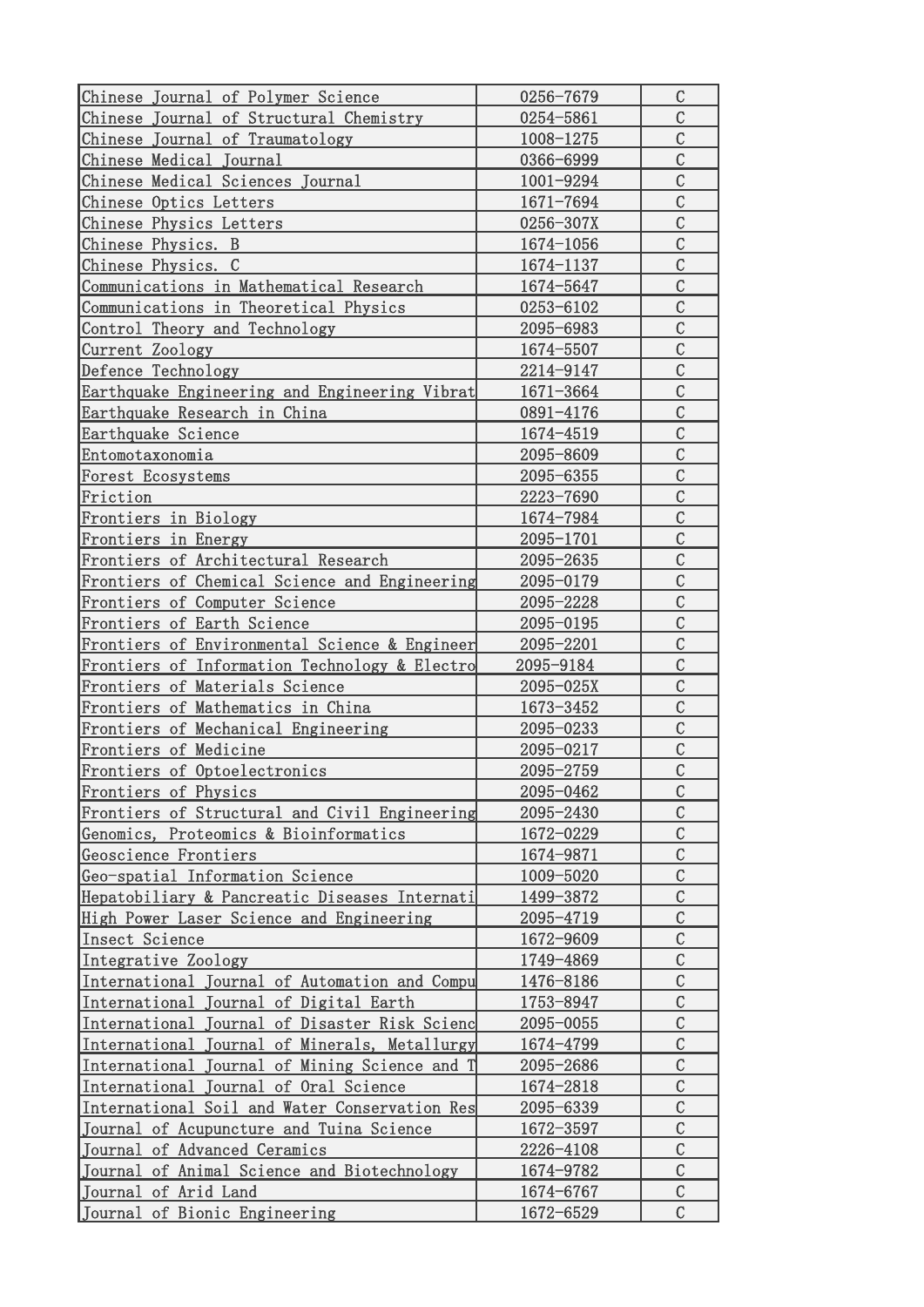| Journal of Central South University of Techno    | 2095-2899     | C              |
|--------------------------------------------------|---------------|----------------|
| Journal of Chinese Pharmaceutical Sciences       | $1003 - 1057$ | $\mathcal{C}$  |
| Journal of Computational Mathematics             | 0254-9409     | $\mathcal{C}$  |
| Journal of Computer Science and Technology       | 1000-9000     | $\mathcal{C}$  |
| Journal of Earth Science                         | 1674-487X     | $\mathcal{C}$  |
| Journal of Electronic Science and Technology     | 1674-862X     | $\mathcal{C}$  |
| Journal of Energy Chemistry                      | 2095-4956     | $\mathcal{C}$  |
| Journal of Environmental Sciences                | 1001-0742     | $\overline{C}$ |
| Journal of Forestry Research                     | 1007-662X     | $\overline{C}$ |
| Journal of Genetics and Genomics                 | 1673-8527     | $\mathcal{C}$  |
| Journal of Geographical Sciences                 | 1009-637X     | $\mathcal{C}$  |
| Journal of Geriatric Cardiology                  | 1671-5411     | $\mathcal{C}$  |
| Journal of Hydrodynamics                         | 1001-6058     | $\mathcal{C}$  |
| Journal of Integrative Agriculture               | 2095-3119     | $\mathcal{C}$  |
| Journal of Integrative Medicine                  | 2095-4964     | $\mathcal{C}$  |
| Journal of Integrative Plant Biology             | 1672-9072     | $\mathcal{C}$  |
| Journal of Iron and Steel Research, Internati    | 1006-706X     | $\mathcal{C}$  |
| Journal of Marine Science and Application        | 1671-9433     | $\mathcal{C}$  |
| Journal of Materials Science & Technology        | 1005-0302     | $\mathcal{C}$  |
| Journal of Mathematical Research with Applica    | 2095-2651     | $\mathcal{C}$  |
| Journal of Measurement Science and Instrument    | 1674-8042     | $\mathcal{C}$  |
| Journal of Meteorological Research               | 2095-6037     | $\mathcal{C}$  |
| Journal of Molecular Cell Biology                | 1674-2788     | $\mathcal{C}$  |
| Journal of Mountain Science                      | 1672-6316     | $\mathcal{C}$  |
| Journal of Otology                               | 1672-2930     | $\mathcal{C}$  |
| Journal of Palaeogeography                       | 2095-3836     | $\mathcal{C}$  |
| Journal of Partial Differential Equations        | 1000-940X     | $\mathcal{C}$  |
| Journal of Pharmaceutical Analysis               | 1671-8267     | $\mathcal{C}$  |
| Journal of Plant Ecology                         | 1752-9921     | $\mathcal{C}$  |
| Journal of Rare Earths                           | 1002-0721     | $\mathcal{C}$  |
| Journal of Reproduction and Contraception        | 1001-7844     | $\mathcal{C}$  |
| Journal of Resources and Ecology                 | $1674 - 764X$ | $\mathcal{C}$  |
| Journal of Rock Mechanics and Geotechnical En    | 1674-7755     | $\overline{C}$ |
| Journal of Semiconductors                        | 1674-4926     | $\mathcal{C}$  |
| Journal of Systematics and Evolution             | 1674-4918     | $\mathcal{C}$  |
| Journal of Systems Engineering and Electronic    | 1004-4132     | $\mathcal{C}$  |
| Journal of Systems Science and Complexity        | 1009-6124     | $\mathcal{C}$  |
| Journal of Systems Science and Information       | 1478-9906     | $\mathcal{C}$  |
| Journal of Systems Science and Systems Engine    | 1004-3756     | $\mathcal{C}$  |
| Journal of the Operations Research Society of    | 2194-668X     | $\mathcal{C}$  |
| Journal of Thermal Science                       | 1003-2169     | $\mathcal{C}$  |
| Journal of Traditional Chinese Medicine          | 0255-2922     | $\mathcal{C}$  |
| Journal of Zhejiang University. Science A, Ap    | 1673-565X     | $\mathcal{C}$  |
| Journal of Zhejiang University. Science B,<br>Bi | 1673-1581     | $\mathcal{C}$  |
| Landscape Architecture Frontiers                 | 2095-5405     | $\mathcal{C}$  |
| Light: Science & Applications                    | 2095-5545     | $\mathcal{C}$  |
| Molecular Plant                                  | 1674-2052     | $\mathcal{C}$  |
| Nano Research                                    | 1998-0124     | $\mathcal{C}$  |
| National Science Review                          | 2095-5138     | $\mathcal{C}$  |
| Neural Regeneration Research                     | 1673-5374     | $\overline{C}$ |
| Neuroscience Bulletin                            | 1673-7067     | $\mathcal{C}$  |
| Nuclear Science and Techniques                   | 1001-8042     | $\mathcal{C}$  |
| Numerical Mathematics Theory, Methods and App    | 1004-8979     | $\mathcal{C}$  |
| Particuology                                     | 1674-2001     | $\mathcal{C}$  |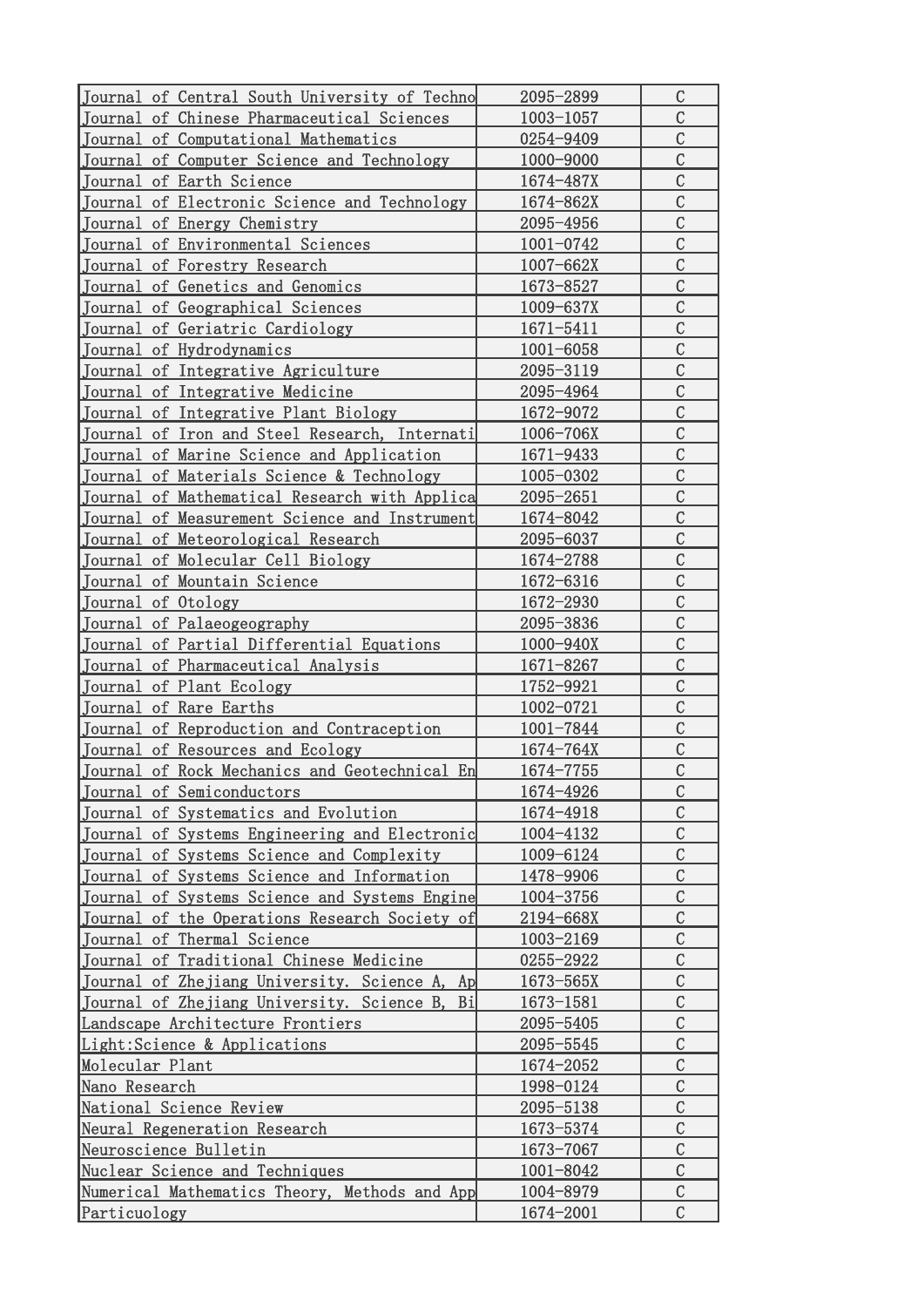| Pedosphere                                    | 1002-0160     | $\mathcal{C}$                  |
|-----------------------------------------------|---------------|--------------------------------|
| Petroleum Science                             | 1672-5107     | $\mathcal{C}$                  |
| Photonic Sensors                              | 1674-9251     | $\mathcal{C}$                  |
| Plasma Science & Technology                   | 1009-0630     | $\mathcal{C}$                  |
| Progress in Natural Science: Materials Intern | 1002-0071     | $\mathcal{C}$                  |
| Protein & Cell                                | 1674-800X     | $\mathcal{C}$                  |
| Quantitative Biology                          | 2095-4689     | $\mathcal{C}$                  |
| Rare Metals                                   | $1001 - 0521$ | $\mathcal{C}$                  |
| Research in Astronomy and Astrophysics        | 1674-4527     | $\overline{C}$                 |
| Rice Science                                  | 1672-6308     | $\mathcal{C}$                  |
| Science Bulletin                              | 2095-9273     | $\mathcal{C}$                  |
| Science China. Chemistry                      | 1674-7291     | $\mathcal{C}$                  |
| Science China. Earth Sciences                 | 1674-7313     | $\mathcal{C}$                  |
|                                               |               | $\overline{C}$                 |
| Science China. Information Sciences           | 1674-733X     | $\mathcal{C}$                  |
| Science China. Life Sciences                  | 1674-7305     | $\overline{C}$                 |
| Science China. Mathematics                    | 1674-7283     |                                |
| Science China. Physics, Mechanics & Astronomy | 1674-7348     | $\overline{C}$                 |
| Science China. Technological Sciences         | 1674-7321     | $\mathcal{C}$                  |
| Science China. Materials                      | 2095-8226     | $\mathcal{C}$                  |
| Sciences in Cold and Arid Regions             | 1674-3822     | $\mathcal{C}$                  |
| Shanghai Archives of Psychiatry               | 1002-0829     | $\mathcal{C}$                  |
| The Crop Journal                              | 2095-5421     | $\mathcal{C}$                  |
| The Journal of Biomedical Research            | 1674-8301     | $\mathcal{C}$                  |
| The Journal of China Universities of Posts an | 1005-8885     | $\mathcal{C}$                  |
| Theoretical and Applied Mechanics Letters     | 2095-0349     | $\mathcal{C}$                  |
| Transactions of Nanjing University of Aeronau | 1005-1120     | $\mathcal{C}$                  |
| Transactions of Nonferrous Metals Society of  | 1003-6326     | $\mathcal{C}$                  |
| Tsinghua Science and Technology               | 1007-0214     | $\mathcal{C}$                  |
| Virologica Sinica                             | 1674-0769     | $\mathcal{C}$                  |
| Water Science and Engineering                 | 1674-2370     | $\mathcal{C}$                  |
| World Journal of Acupuncture-Moxibustion      | 1003-5257     | $\mathcal{C}$                  |
| World Journal of Pediatrics                   | 1708-8569     | $\mathcal{C}$                  |
| Wuhan University Journal of Natural Sciences  | 1007-1202     | $\overline{C}$                 |
| Zoological Research                           | 0254-5853     | $\mathcal{C}$                  |
| Zoological Systematics                        | 2095-6827     | $\mathcal{C}$                  |
| 癌变·畸变·突变                                      | 1004-616X     | E                              |
| 安徽农业大学学报                                      | 1672-352X     | $\mathbf E$                    |
| 安全与环境学报                                       | 1009-6094     | $\mathcal{C}$                  |
| 半导体技术                                         | $1003 - 353X$ | ${\bf E}$                      |
| 包装工程                                          | $1001 - 3563$ | ${\bf E}$                      |
| 爆破                                            | $1001 - 487X$ | E                              |
|                                               |               |                                |
| 爆炸与冲击                                         | $1001 - 1455$ | $\mathcal{C}$<br>$\mathcal{C}$ |
| 北京大学学报. 医学版                                   | $1671 - 167X$ |                                |
| 北京大学学报.<br>自然科学版                              | 0479-8023     | $\mathcal{C}$                  |
| 北京工业大学学报                                      | 0254-0037     | ${\bf E}$                      |
| 北京航空航天大学学报                                    | $1001 - 5965$ | $\mathcal{C}$                  |
| 北京化工大学学报.<br>自然科学版                            | 1671-4628     | $\mathcal{C}$                  |
| 北京交通大学学报.<br>自然科学版                            | 1673-0291     | ${\bf E}$                      |
| 北京科技大学学报                                      | $1001 - 053X$ | $\mathcal{C}$                  |
| 北京理工大学学报                                      | $1001 - 0645$ | $\mathcal{C}$                  |
| 北京林业大学学报                                      | 1000-1522     | $\mathcal{C}$                  |
| 北京师范大学学报.<br>自然科学版                            | 0476-0301     | $\mathcal{C}$                  |
| 北京邮电大学学报                                      | 1007-5321     | $\mathcal{C}$                  |
| 北京中医药大学学报                                     | 1006-2157     | $\mathcal{C}$                  |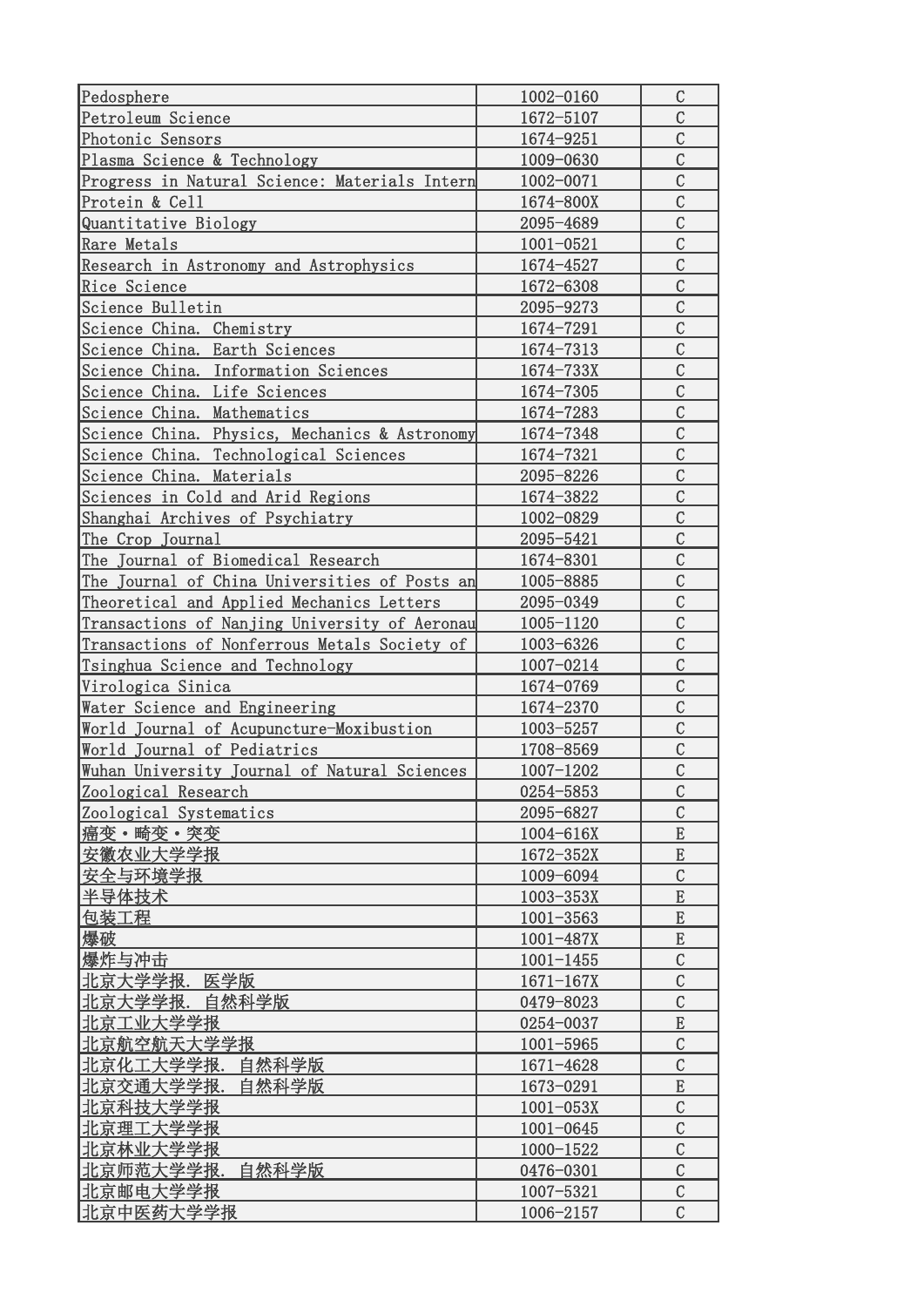| 表面技术               |                            |                    |
|--------------------|----------------------------|--------------------|
| 冰川冻土               | $1001 - 3660$<br>1000-0240 | E<br>$\mathcal{C}$ |
| 兵工学报               | 1000-1093                  | $\mathcal{C}$      |
| 兵器材料科学与工程          | $1004 - 244X$              | $\mathcal{C}$      |
| 病毒学报               | 1000-8721                  | $\mathcal{C}$      |
|                    |                            | E                  |
| 波谱学杂志              | 1000-4556                  |                    |
| 玻璃钢/复合材料           | 1003-0999                  | E                  |
| 材料保护               | $1001 - 1560$              | $\mathcal{C}$      |
| 材料导报               | $1005 - 023X$              | $\overline{C}$     |
| 材料工程               | 1001-4381                  | $\overline{C}$     |
| 材料科学与工程学报          | 1673-2812                  | $\mathcal{C}$      |
| 材料科学与工艺            | 1005-0299                  | $\mathcal{C}$      |
| 材料热处理学报            | 1009-6264                  | $\overline{C}$     |
| 材料研究学报             | 1005-3093                  | $\overline{C}$     |
| 采矿与安全工程学报          | 1673-3363                  | E                  |
| 蚕业科学               | 0257-4799                  | E                  |
| 草地学报               | $1007 - 0435$              | $\overline{C}$     |
| 草业科学               | 1001-0629                  | $\overline{C}$     |
| 草业学报               | 1004-5759                  | $\mathcal{C}$      |
| 草原与草坪              | 1009-5500                  | E                  |
| 测绘工程               | 1006-7949                  | E                  |
| 测绘科学               | 1009-2307                  | $\mathcal{C}$      |
| 测绘科学技术学报           | 1673-6338                  | $\mathcal{C}$      |
| 测绘通报               | 0494-0911                  | $\mathcal{C}$      |
| 测绘学报               | $1001 - 1595$              | $\mathcal{C}$      |
| 测井技术               | 1004-1338                  | E                  |
| 测控技术               | 1000-8829                  | E                  |
| 茶叶科学               | 1000-369X                  | $\mathcal{C}$      |
| 沉积学报               | 1000-0550                  | $\overline{C}$     |
| 沉积与特提斯地质           | 1009-3850                  | E                  |
| 成都理工大学学报.<br>自然科学版 | 1671-9727                  | $\mathcal{C}$      |
| 城市规划学刊             | 1000-3363                  | E                  |
| 畜牧兽医学报             | 0366-6964                  | $\mathcal{C}$      |
| 传感技术学报             | 1004-1699                  | $\mathcal{C}$      |
| 传感器与微系统            | 1000-9787                  | E                  |
|                    | 1007-7294                  | $\overline{C}$     |
| 船舶力学               |                            |                    |
| 磁共振成像              | 1674-8034                  | E                  |
| 催化学报               | 0253-9837                  | $\overline{C}$     |
| 大地测量与地球动力学         | 1671-5942                  | $\mathcal{C}$      |
| 大地构造与成矿学           | $1001 - 1552$              | $\overline{C}$     |
| 大豆科学               | 1000-9841                  | E                  |
| 大连海事大学学报           | 1006-7736                  | E                  |
| 大连海洋大学学报           | 2095-1388                  | E                  |
| 大连理工大学学报           | 1000-8608                  | $\overline{C}$     |
| 大气科学               | 1006-9895                  | $\mathcal{C}$      |
| 大气科学学报             | 1674-7097                  | E                  |
| 大气与环境光学学报          | 1673-6141                  | E                  |
| 大庆石油地质与开发          | 1000-3754                  | E                  |
| 淡水渔业               | 1000-6907                  | E                  |
| 弹道学报               | 1004-499X                  | $\mathcal{C}$      |
| 弹箭与制导学报            | 1673-9728                  | E                  |
| 低温工程               | 1000-6516                  | E                  |
| 低温物理学报             | 1000-3258                  | E                  |
| 地层学杂志              | 0253-4959                  | $\mathcal{C}$      |
|                    |                            |                    |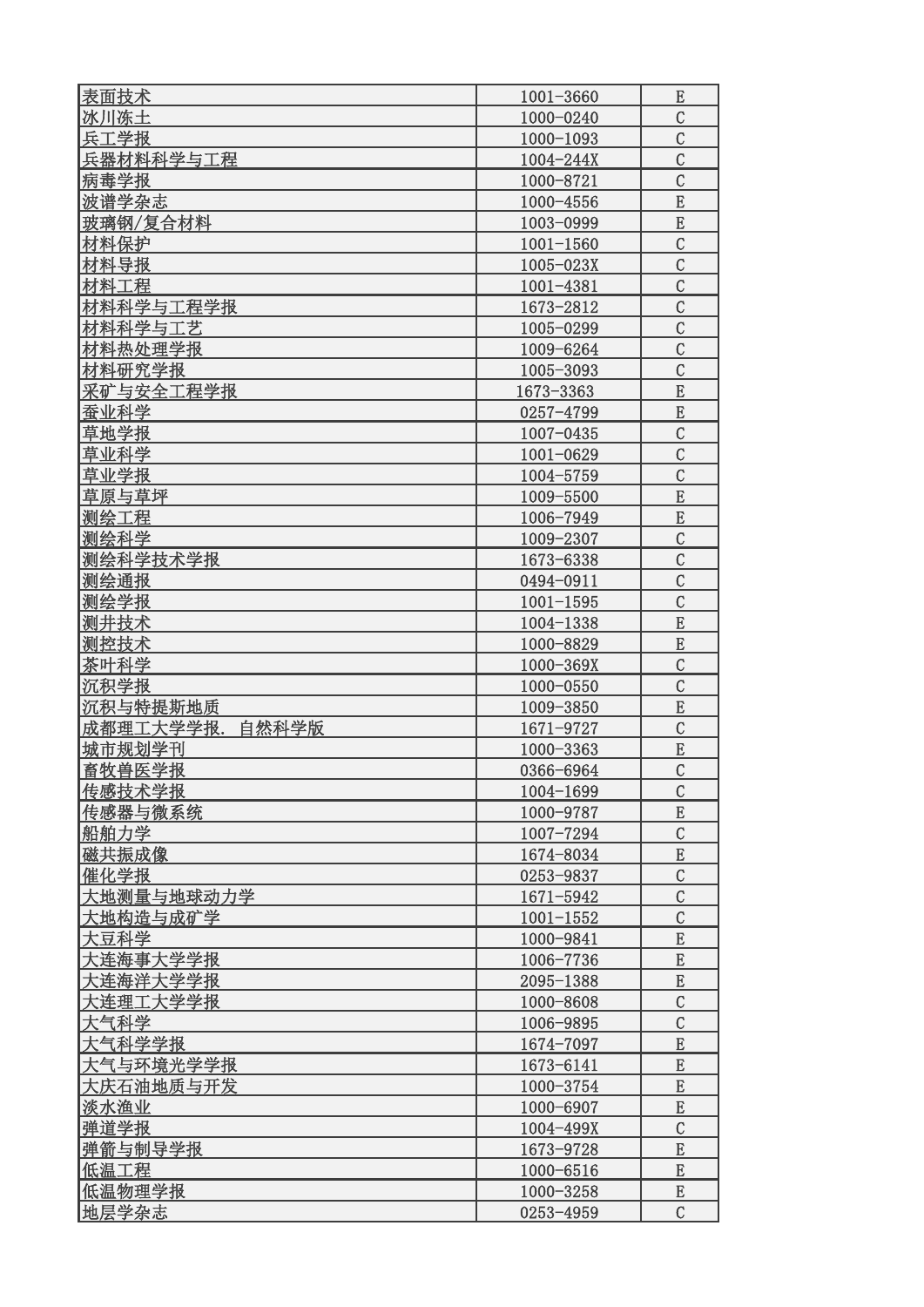| 地理科学             | 1000-0690     | $\mathcal{C}$  |
|------------------|---------------|----------------|
| 地理科学进展           | 1007-6301     | $\mathcal{C}$  |
| 地理学报             | 0375-5444     | $\mathcal{C}$  |
| 地理研究             | 1000-0585     | $\mathcal{C}$  |
| 地理与地理信息科学        | 1672-0504     | $\mathcal{C}$  |
| 地球化学             | 0379-1726     | $\mathcal{C}$  |
| 地球科学             | 1000-2383     | $\mathcal{C}$  |
| 地球科学进展           | 1001-8166     | $\mathcal{C}$  |
| 地球物理学报           | $0001 - 5733$ | $\overline{C}$ |
| 地球物理学进展          | 1004-2903     | $\mathcal{C}$  |
| 地球信息科学学报         | 1560-8999     | $\mathcal{C}$  |
| 地球学报             | 1006-3021     | $\mathcal{C}$  |
| 地球与环境            | 1672-9250     | $\mathcal{C}$  |
| 地下空间与工程学报        | 1673-0836     | $\overline{C}$ |
| 地学前缘             | 1005-2321     | $\overline{C}$ |
| 地震               | 1000-3274     | $\overline{C}$ |
| 地震地质             | 0253-4967     | $\mathcal{C}$  |
| 地震工程学报           | 1000-0844     | $\mathcal{C}$  |
| 地震工程与工程振动        | 1000-1301     | $\mathcal{C}$  |
| 地震学报             | 0253-3782     | $\mathcal{C}$  |
| 地震研究             | 1000-0666     | E              |
| 地质科技情报           | 1000-7849     | $\mathcal{C}$  |
| 地质科学             | 0563-5020     | $\mathcal{C}$  |
| 地质力学学报           | 1006-6616     | $\mathcal{C}$  |
| 地质论评             | 0371-5736     | $\mathcal{C}$  |
| 地质通报             | $1671 - 2552$ | $\mathcal{C}$  |
| 地质学报             | $0001 - 5717$ | $\mathcal{C}$  |
| 地质与勘探            | 0495-5331     | E              |
| 地质找矿论丛           | $1001 - 1412$ | E              |
| 第二军医大学学报         | 0258-879X     | $\mathcal{C}$  |
| 第三军医大学学报         | 1000-5404     | $\mathcal{C}$  |
| 第四纪研究            | $1001 - 7410$ | $\mathcal{C}$  |
| 电波科学学报           | 1005-0388     | $\overline{C}$ |
| 电池               | $1001 - 1579$ | E              |
| 电镀与环保            | 1000-4742     | E              |
|                  | 1004-227X     | E              |
| 电镀与涂饰<br>电工电能新技术 | 1003-3076     | ${\bf E}$      |
| 电工技术学报           | 1000-6753     | $\mathcal{C}$  |
| 电化学              | 1006-3471     | ${\bf E}$      |
| 电机与控制学报          | $1007 - 449X$ | $\overline{C}$ |
| 电力电子技术           |               | E              |
|                  | $1000 - 100X$ | E              |
| 电力系统保护与控制        | 1674-3415     |                |
| 电力系统及其自动化学报      | 1003-8930     | $\mathcal{C}$  |
| 电力系统自动化          | 1000-1026     | $\mathcal{C}$  |
| 电力自动化设备          | 1006-6047     | ${\bf E}$      |
| 电网技术             | 1000-3673     | $\mathcal{C}$  |
| 电源技术             | 1002-087X     | E              |
| 电源学报             | 2095-2805     | E              |
| 电子测量与仪器学报        | 1000-7105     | $\mathcal{C}$  |
| 电子科技大学学报         | $1001 - 0548$ | $\mathcal{C}$  |
| 电子显微学报           | 1000-6281     | $\overline{C}$ |
| 电子学报             | 0372-2112     | $\mathcal{C}$  |
| 电子与信息学报          | 1009-5896     | $\mathcal{C}$  |
| 电子元件与材料          | 1001-2028     | E              |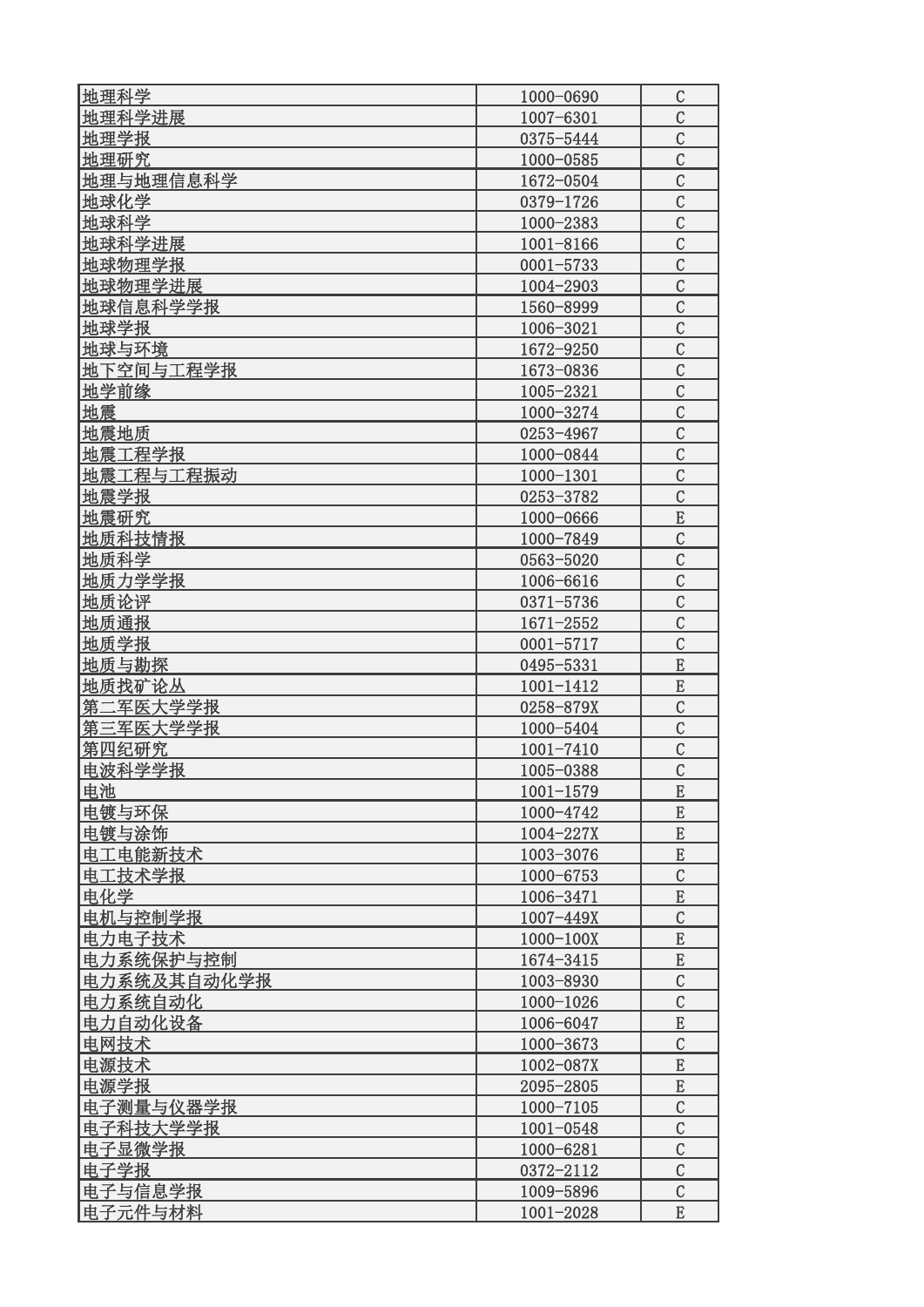| 东北大学学报.自然科学版       | 1005-3026     | $\mathcal{C}$  |
|--------------------|---------------|----------------|
| 东北林业大学学报           | 1000-5382     | ${\bf E}$      |
| 东北农业大学学报           | 1005-9369     | ${\bf E}$      |
| 东北师大学报. 自然科学版      | 1000-1832     | E              |
| 东华大学学报.<br>自然科学版   | 1671-0444     | $\mathcal{C}$  |
| 东南大学学报.<br>自然科学版   | $1001 - 0505$ | $\mathcal{C}$  |
| 动力工程学报             | 1674-7607     | $\mathcal{C}$  |
| 动物学杂志              | 0250-3263     | $\overline{C}$ |
| 动物营养学报             | 1006-267X     | $\overline{C}$ |
| 毒理学杂志              | 1002-3127     | E              |
| 锻压技术               | 1000-3940     | E              |
| 发光学报               | 1000-7032     | $\mathcal{C}$  |
| 法医学杂志              | 1004-5619     | E              |
| 防灾减灾工程学报           | 1672-2132     | $\mathcal{C}$  |
| 纺织学报               | 0253-9721     | $\mathcal{C}$  |
| 飞行力学               | 1002-0853     | $\mathcal{C}$  |
| 飞行器测控学报            | 1674-5620     | $\mathcal{C}$  |
| 非金属矿               | 1000-8098     | $\mathcal{C}$  |
| 分析测试学报             | 1004-4957     | $\mathcal{C}$  |
| 分析化学               | 0253-3820     | $\mathcal{C}$  |
| 分析科学学报             | 1006-6144     | $\mathcal{C}$  |
| 分析试验室              | 1000-0720     | $\mathcal{C}$  |
| 分子催化               | $1001 - 3555$ | $\mathcal{C}$  |
| 分子科学学报             | 1000-9035     | E              |
| 分子植物育种             | $1672 - 416X$ | $\mathcal{C}$  |
| 粉末冶金技术             | 1001-3784     | E              |
| 辐射防护               | 1000-8187     | $\overline{C}$ |
| 辐射研究与辐射工艺学报        | 1000-3436     | $\mathcal{C}$  |
| 福建林学院学报            | $1001 - 389X$ | E              |
| 福建农林大学学报.<br>自然科学版 | 1671-5470     | E              |
| 福建师范大学学报.<br>自然科学版 | 1000-5277     | E              |
| 腐蚀科学与防护技术          | 1002-6495     | $\overline{C}$ |
| 复旦学报. 医学版          | 1672-8467     | $\overline{C}$ |
| 复旦学报. 自然科学版        | 0427-7104     | $\mathcal{C}$  |
| 复合材料学报             | 1000-3851     | $\mathcal{C}$  |
| 复杂系统与复杂性科学         | 1672-3813     | $\mathcal{C}$  |
| 甘肃农业大学学报           | 1003-4315     | $\mathbf E$    |
| 干旱地区农业研究           | 1000-7601     | $\mathcal{C}$  |
| 干旱区地理              | 1000-6060     | $\mathcal{C}$  |
| 干旱区研究              | $1001 - 4675$ | $\mathcal{C}$  |
| 干旱区资源与环境           | 1003-7578     | $\mathbf E$    |
| 钢铁                 | 0449-749X     | $\mathcal{C}$  |
| 钢铁研究学报             | $1001 - 0963$ | $\mathcal{C}$  |
| 高等学校化学学报           | 0251-0790     | $\mathcal{C}$  |
| 高等学校计算数学学报         | 1000-081X     | $\mathcal{C}$  |
| 高电压技术              | 1003-6520     | $\mathcal{C}$  |
| 高分子材料科学与工程         | $1000 - 7555$ | $\mathcal{C}$  |
| 高分子通报              | 1003-3726     | $\mathcal{C}$  |
| 高分子学报              | 1000-3304     | $\mathcal{C}$  |
| 高技术通讯              | 1002-0470     | ${\bf E}$      |
| 高校地质学报             | 1006-7493     | $\mathcal{C}$  |
| 高校化学工程学报           | 1003-9015     | $\mathcal{C}$  |
| 高校应用数学学报. A辑       | 1000-4424     | $\mathcal{C}$  |
| 高压电器               | $1001 - 1609$ | E              |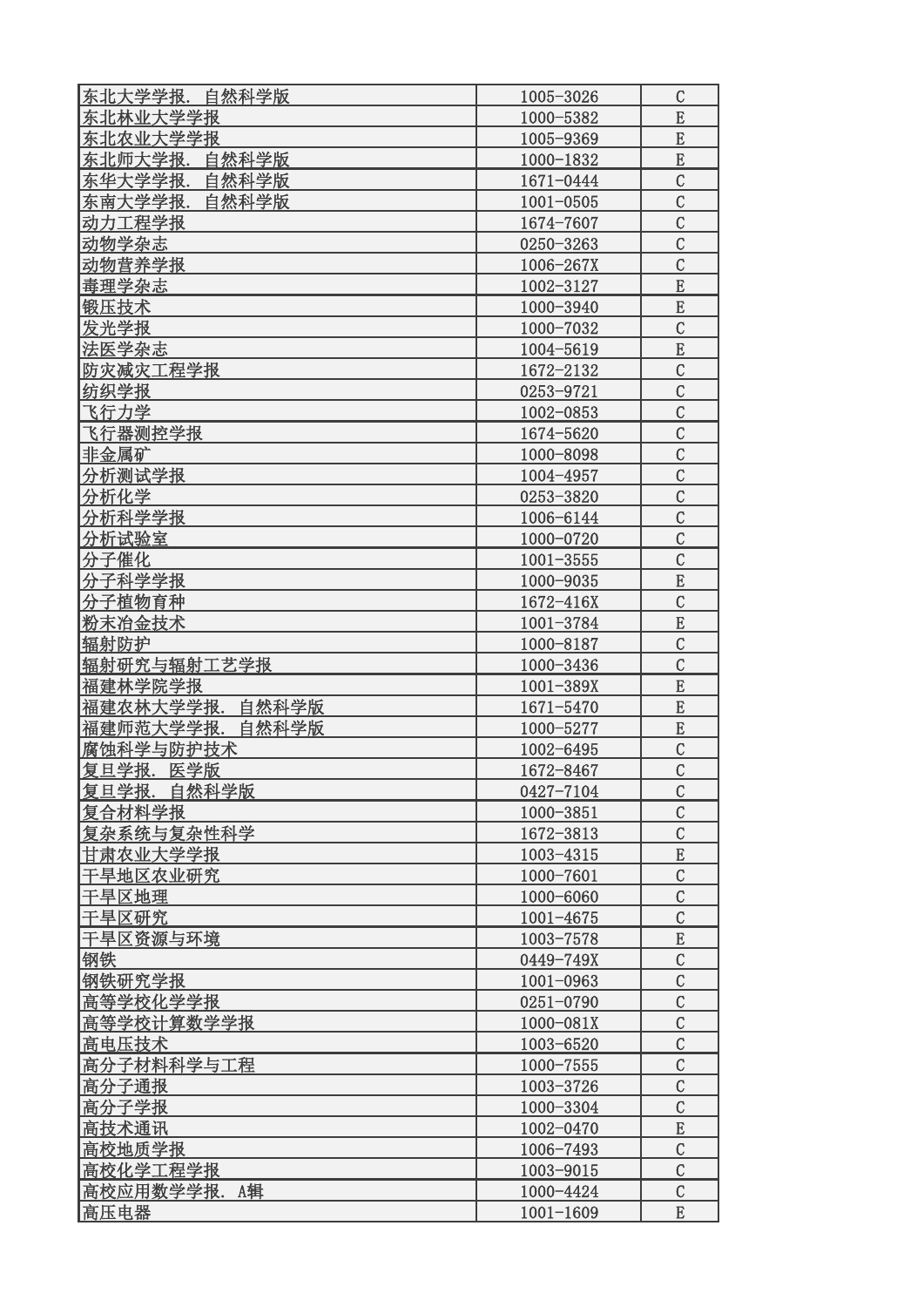| 高压物理学报         | 1000-5773     | C              |
|----------------|---------------|----------------|
| 高原气象           | 1000-0534     | $\overline{C}$ |
| 给水排水           | 1002-8471     | E              |
| 工程地质学报         | 1004-9665     | $\mathcal{C}$  |
| 工程力学           | 1000-4750     | $\mathcal{C}$  |
| 工程热物理学报        | 0253-231X     | $\overline{C}$ |
| 工程设计学报         | 1006-754X     | $\overline{C}$ |
| 工程数学学报         | 1005-3085     | $\mathcal{C}$  |
|                | $1001 - 3539$ | E              |
| 工程塑料应用         |               |                |
| 工程研究−跨学科视野中的工程 | 1674-4969     | E              |
| 工业建筑           | 1000-8993     | E              |
| 工业水处理          | 1005-829X     | E              |
| 工业微生物          | 1001-6678     | E              |
| 公路交通科技         | 1002-0268     | $\overline{C}$ |
| 功能材料           | 1001-9731     | E              |
| 功能高分子学报        | 1008-9357     | $\mathcal{C}$  |
| 古地理学报          | $1671 - 1505$ | $\overline{C}$ |
| 古脊椎动物学报        | 1000-3118     | $\overline{C}$ |
| 古生物学报          | $0001 - 6616$ | $\mathcal{C}$  |
| 固体电子学研究与进展     | 1000-3819     | E              |
| 固体火箭技术         | 1006-2793     | $\mathcal{C}$  |
| 固体力学学报         | 0254-7805     | $\mathcal{C}$  |
| 灌溉排水学报         | 1672-3317     | E              |
| 光电工程           | 1003-501X     | $\mathcal{C}$  |
| 光电子・激光         | 1005-0086     | $\overline{C}$ |
| 光谱学与光谱分析       | 1000-0593     | $\mathcal{C}$  |
| 光学技术           | 1002-1582     | $\mathcal{C}$  |
| 光学精密工程         | 1004-924X     | $\mathcal{C}$  |
| 光学学报           | 0253-2239     | $\overline{C}$ |
| 光子学报           | 1004-4213     | $\mathcal{C}$  |
| 广西植物           | 1000-3142     | E              |
| 硅酸盐通报          | $1001 - 1625$ | $\mathcal{C}$  |
| 硅酸盐学报          | 0454-5648     | $\mathcal{C}$  |
| 贵金属            | 1004-0676     | ${\bf E}$      |
| 国防科技大学学报       | 1001-2486     | $\mathcal{C}$  |
| 国际药学研究杂志       | 1674-0440     | $\overline{C}$ |
|                | 1001-070X     | $\overline{C}$ |
| 国土资源遥感         |               |                |
| 果树学报           | 1009-9980     | $\overline{C}$ |
| 过程工程学报         | 1009-606X     | $\overline{C}$ |
| 哈尔滨工程大学学报      | 1006-7043     | $\overline{C}$ |
| 哈尔滨工业大学学报      | 0367-6234     | $\mathcal{C}$  |
| 海相油气地质         | 1672-9854     | E              |
| 海洋测绘           | 1671-3044     | E              |
| 海洋地质与第四纪地质     | 0256-1492     | $\mathcal{C}$  |
| 海洋工程           | 1005-9865     | E              |
| 海洋湖沼通报         | 1003-6482     | $\mathcal{C}$  |
| 海洋环境科学         | 1007-6336     | $\mathcal{C}$  |
| 海洋科学           | 1000-3096     | E              |
| 海洋科学进展         | 1671-6647     | $\mathcal{C}$  |
| 海洋通报           | 1001-6392     | $\mathcal{C}$  |
| 海洋学报           | 0253-4193     | $\mathcal{C}$  |
| 海洋学研究          | 1001-909X     | E              |
| 海洋渔业           | 1004-2490     | $\mathcal{C}$  |
| 海洋与湖沼          | 0029-814X     | $\mathcal{C}$  |
|                |               |                |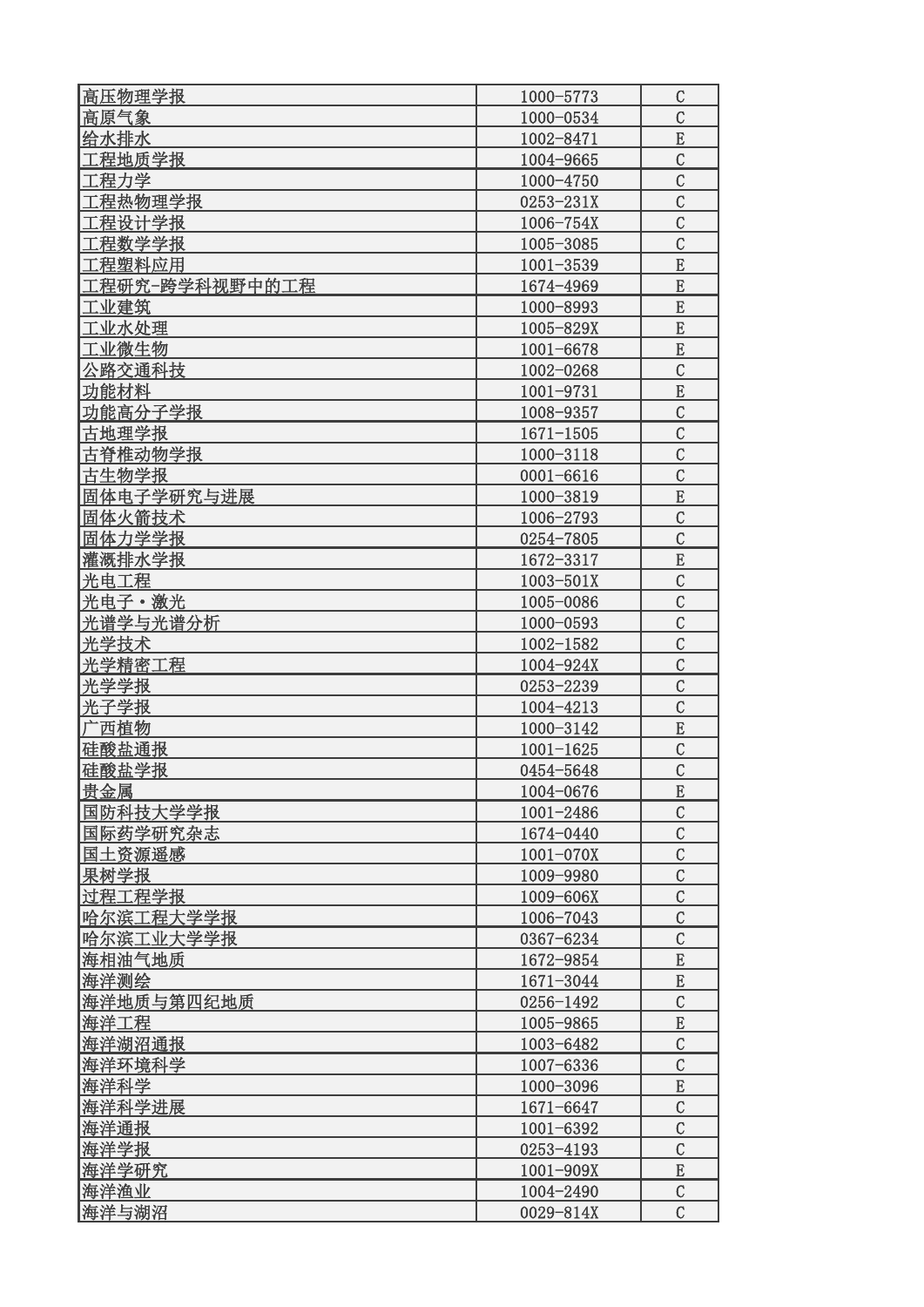| 含能材料               | 1006-9941     | $\mathcal{C}$  |
|--------------------|---------------|----------------|
| 焊接学报               | 0253-360X     | $\mathcal{C}$  |
| 航空材料学报             | 1005-5053     | $\overline{C}$ |
| 航空动力学报             | 1000-8055     | $\mathcal{C}$  |
| 航空工程进展             | 1674-8190     | E              |
| 航空学报               | 1000-6893     | $\mathcal{C}$  |
| 航天控制               | 1006-3242     | $\mathcal{C}$  |
| 航天医学与医学工程          | 1002-0837     | $\mathcal{C}$  |
| 合成化学               | $1005 - 1511$ | E              |
| 合成橡胶工业             | $1000 - 1255$ | E              |
| 合肥工业大学学报.自然科学版     | 1003-5060     | E              |
| 河北农业大学学报           | $1000 - 1573$ | E              |
| 河海大学学报. 自然科学版      | 1000-1980     | $\mathcal{C}$  |
| 河南农业大学学报           | 1000-2340     | E              |
| 河南农业科学             | 1004-3268     | ${\bf E}$      |
| 核动力工程              | 0258-0926     | $\mathcal{C}$  |
| 核化学与放射化学           | 0253-9950     | $\mathcal{C}$  |
| 核技术                | 0253-3219     | $\mathcal{C}$  |
| 核聚变与等离子体物理         | 0254-6086     | $\mathcal{C}$  |
| 核科学与工程             | 0258-0918     | $\overline{C}$ |
| 核农学报               | 1000-8551     | $\mathcal{C}$  |
| 红外技术               | 1001-8891     | $\overline{C}$ |
| 红外与毫米波学报           | 1001-9014     | $\overline{C}$ |
| 红外与激光工程            | 1007-2276     | $\mathcal{C}$  |
| 湖泊科学               | 1003-5427     | $\mathcal{C}$  |
| 湖南大学学报. 自然科学版      | 1674-2974     | $\overline{C}$ |
| 湖南农业大学学报.<br>自然科学版 | $1007 - 1032$ | $\mathcal{C}$  |
| 护理学杂志              | 1001-4152     | E              |
| 华北农学报              | 1000-7091     | $\mathcal{C}$  |
| 华东理工大学学报. 自然科学版    | 1006-3080     | $\mathcal{C}$  |
| 华东师范大学学报.<br>自然科学版 | 1000-5641     | $\mathcal{C}$  |
| 华南理工大学学报.<br>自然科学版 | 1000-565X     | $\mathcal{C}$  |
| 华南农业大学学报           | 1001-411X     | $\mathcal{C}$  |
| 华西口腔医学杂志           | 1000-1182     | $\mathcal{C}$  |
| 华西药学杂志             | 1006-0103     | $\mathcal{C}$  |
| 华中科技大学学报.<br>医学版   | 1672-0741     | E              |
| 华中科技大学学报. 自然科学版    | 1671-4512     | $\mathcal{C}$  |
| 华中农业大学学报           | 1000-2421     | $\mathcal{C}$  |
| 化工环保               | 1006-1878     | ${\bf E}$      |
| 化工进展               | 1000-6613     | $\mathcal{C}$  |
| 化工新型材料             | 1006-3536     | $\mathcal{C}$  |
| 化工学报               | 0438-1157     | $\mathcal{C}$  |
| 化学反应工程与工艺          | 1001-7631     | ${\bf E}$      |
| 化学工程               | 1005-9954     | $\mathcal{C}$  |
| 化学工业与工程            | 1004-9533     | ${\bf E}$      |
| 化学进展               | 1005-281X     | $\mathcal{C}$  |
| 化学世界               | 0367-6358     | E              |
| 化学通报               | 0441-3776     | $\mathcal{C}$  |
| 化学学报               | 0567-7351     | $\mathcal{C}$  |
| 化学研究与应用            | 1004-1656     | ${\bf E}$      |
| 环境工程               | 1000-8942     | E              |
| 环境工程学报             | 1673-9108     | $\mathcal{C}$  |
| 环境化学               | 0254-6108     | $\mathcal{C}$  |
| 环境监测管理与技术          | 1006-2009     | E              |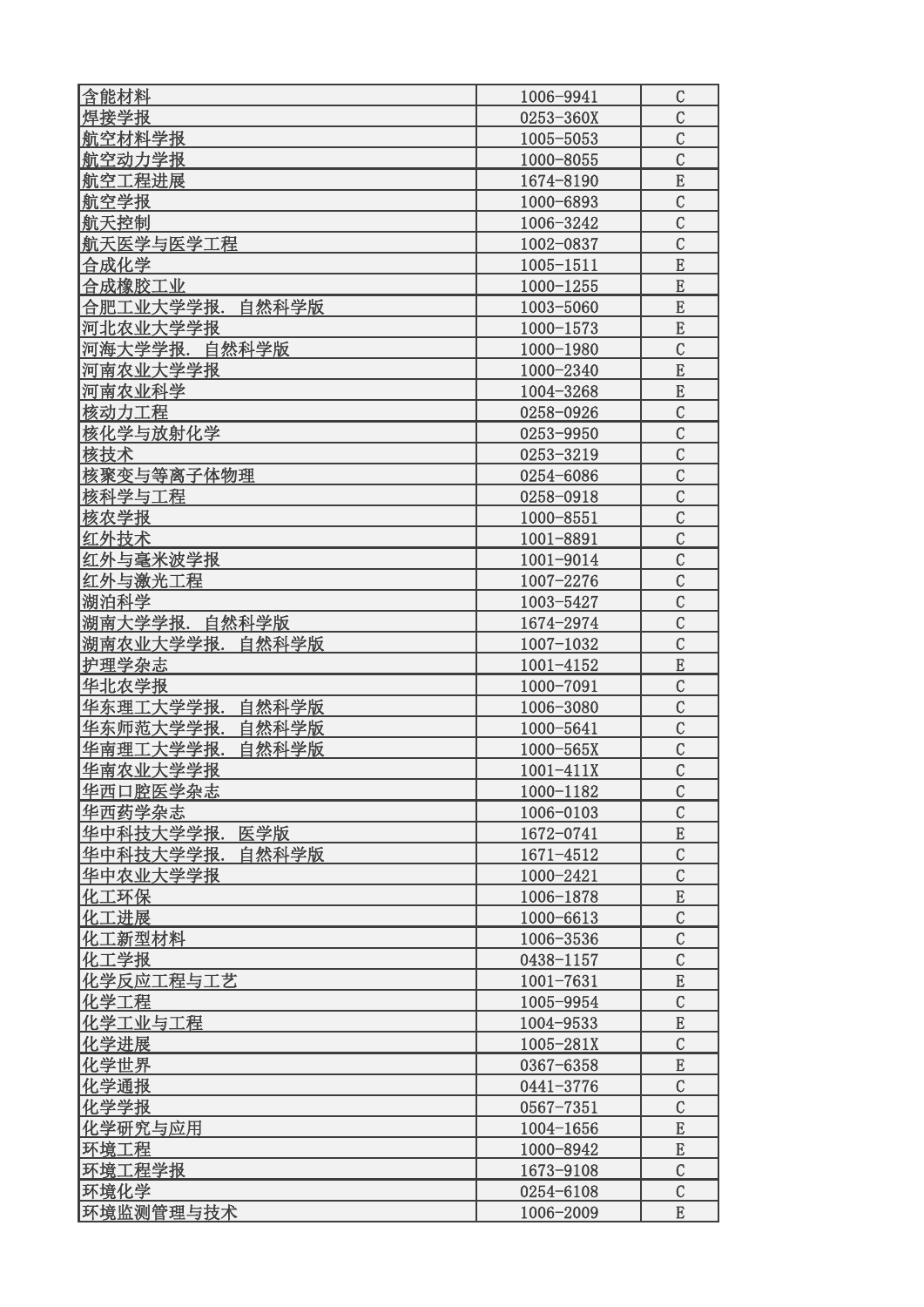| 环境科学                | 0250-3301                  | C              |
|---------------------|----------------------------|----------------|
| 环境科学学报              | 0253-2468                  | $\mathcal{C}$  |
| 环境科学研究              | 1001-6929                  | $\mathcal{C}$  |
| 环境科学与技术             | 1003-6504                  | $\overline{C}$ |
| 环境昆虫学报              | 1674-0858                  | E              |
| 环境污染与防治             | 1001-3865                  | $\mathcal{C}$  |
| 环境与职业医学             | 1006-3617                  | E              |
| 黄金科学技术              | 1005-2518                  | E              |
| 火工品                 | 1003-1480                  | E              |
| 火力与指挥控制             | 1002-0640                  | E              |
| 火灾科学                | 1004-5309                  | E              |
| 火炸药学报               | 1007-7812                  | $\mathcal{C}$  |
| 机器人                 | 1002-0446                  | $\overline{C}$ |
| 机械传动                | 1004-2539                  | E              |
| 机械工程材料              | 1000-3738                  | $\overline{E}$ |
| 机械工程学报              | 0577-6686                  | $\mathcal{C}$  |
| 机械科学与技术             | 1003-8728                  | $\overline{C}$ |
| 机械强度                | 1001-9669                  | E              |
| 机械设计                |                            | $\mathcal{C}$  |
| 机械设计与研究             | $1001 - 2354$<br>1006-2343 | E              |
| 基础医学与临床             |                            | $\mathcal{C}$  |
|                     | 1001-6325                  |                |
| 基因组学与应用生物学          | 1674-568X                  | $\mathcal{C}$  |
| 激光技术                | $1001 - 3806$              | E              |
| 激光与光电子学进展           | 1006-4125                  | $\mathcal{C}$  |
| 激光与红外               | 1001-5078                  | $\overline{C}$ |
| 吉林大学学报.<br>地球科学版    | 1671-5888                  | $\mathcal{C}$  |
| 吉林大学学报.<br>工学版      | 1671-5497                  | $\mathcal{C}$  |
| 吉林大学学报.<br>理学版      | 1671-5489                  | $\mathcal{C}$  |
| 吉林大学学报. 医学版         | 1671-587X                  | E              |
| 吉林农业大学学报            | 1000-5684                  | E              |
| 极地研究                | 1007-7073                  | $\mathcal{C}$  |
| 计量学报                | 1000-1158                  | $\mathcal{C}$  |
| 计算机仿真               | 1006-9348                  | ${\bf E}$      |
| 计算机辅助设计与图形学学报       | 1003-9775                  | $\mathcal{C}$  |
| 计算机工程               | 1000-3428                  | E              |
| 计算机工程与科学            | $1007 - 130X$              | $\mathcal{C}$  |
| 计算机工程与应用            | 1002-8331                  | E              |
| 计算机集成制造系统           | 1006-5911                  | $\overline{C}$ |
| 计算机科学               | 1002-137X                  | E              |
| 计算机科学与探索            | 1673-9418                  | $\mathcal{C}$  |
| 计算机学报               | 0254-4164                  | $\mathcal{C}$  |
| 计算机研究与发展            | $1000 - 1239$              | $\mathcal{C}$  |
| 计算机应用               | 1001-9081                  | E              |
| 计算机应用研究             | $1001 - 3695$              | E              |
| 计算机应用与软件            | 1000-386X                  | E              |
| 计算力学学报              | 1007-4708                  | $\mathcal{C}$  |
| 计算数学                | 0254-7791                  | $\mathcal{C}$  |
| 计算物理                | $1001 - 246X$              | $\mathcal{C}$  |
| 暨南大学学报.<br>自然科学与医学版 | 1000-9965                  | E              |
| 建筑材料学报              | 1007-9629                  | $\mathcal{C}$  |
| 建筑钢结构进展             | 1671-9379                  | E              |
| 建筑结构                | 1002-848X                  | E              |
| 建筑结构学报              | 1000-6869                  | $\mathcal{C}$  |
| 建筑科学                | 1002-8528                  | E              |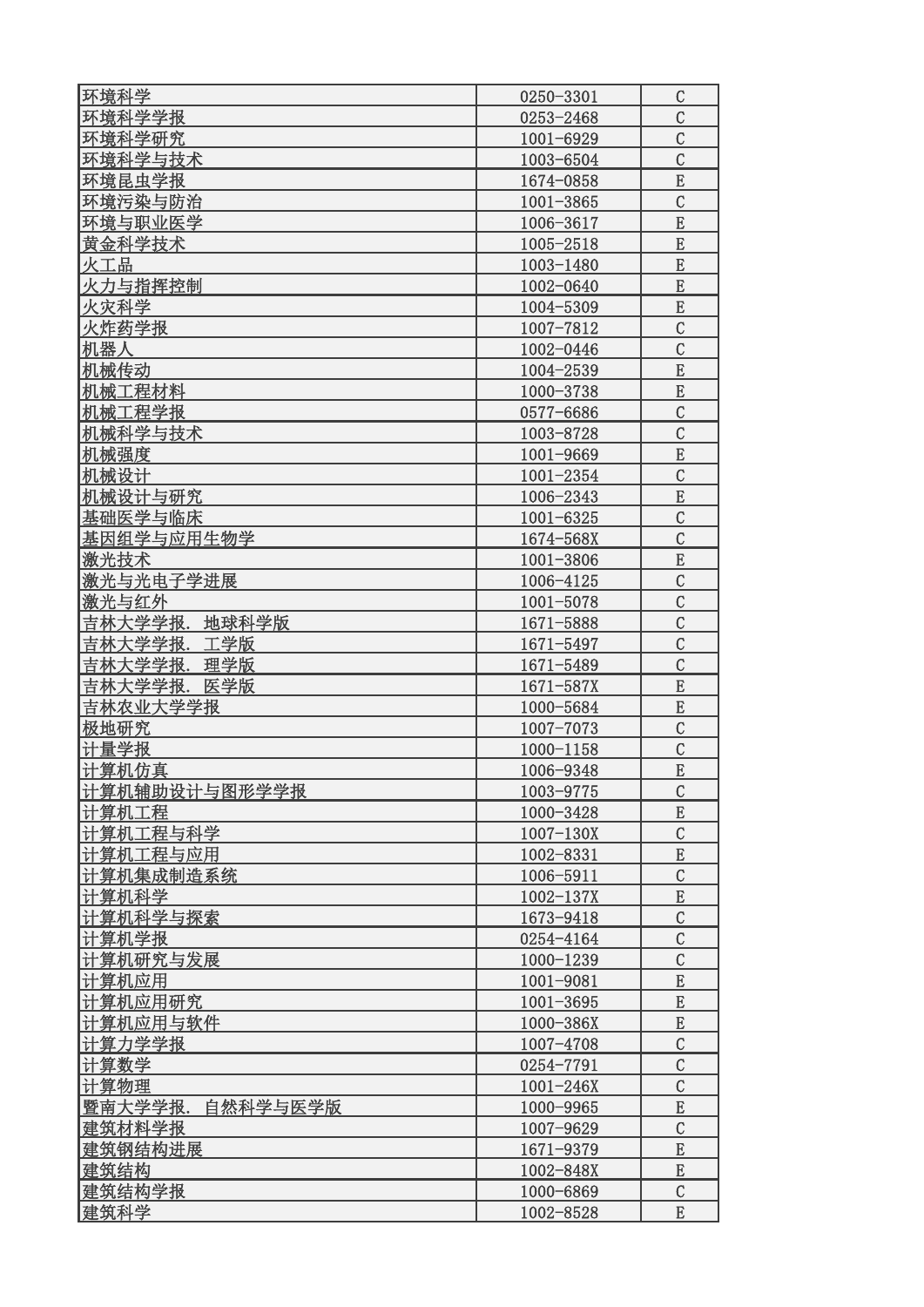| 江苏大学学报.<br>自然科学版 | 1671-7775     | E                               |
|------------------|---------------|---------------------------------|
| 江苏农业学报           | 1000-4440     | E                               |
| 江西农业大学学报         | 1000-2286     | ${\bf E}$                       |
| 交通运输工程学报         | $1671 - 1637$ | $\mathcal{C}$                   |
| 交通运输系统工程与信息      | 1009-6744     | $\mathcal{C}$                   |
| 解放军护理杂志          | 1008-9993     | E                               |
| 解放军药学学报          | 1008-9926     | E                               |
| 解放军医学杂志          | 0577-7402     | $\overline{C}$                  |
| 解剖学报             | 0529-1356     | $\overline{C}$                  |
| 解剖学杂志            | $1001 - 1633$ | E                               |
| 介入放射学杂志          | 1008-794X     | $\mathcal{C}$                   |
| 金属热处理            | 0254-6051     | $\mathcal{C}$                   |
| 金属学报             | 0412-1961     | $\mathcal{C}$                   |
| 精细化工             | 1003-5214     | $\mathcal{C}$                   |
| 精细石油化工           | 1003-9384     | E                               |
| 军事医学             | 1674-9960     | $\mathcal{C}$                   |
| 菌物学报             | 1672-6472     | $\mathcal{C}$                   |
| 科技导报(北京)         | 1000-7857     | E                               |
| 科学通报             | 0023-074X     | $\mathcal{C}$                   |
| 空间结构             | 1006-6578     | ${\bf E}$                       |
| 空间科学学报           | 0254-6124     | $\overline{C}$                  |
| 空间控制技术与应用        | 1674-1579     | $\mathcal{C}$                   |
| 空军工程大学学报.自然科学版   | 1009-3516     | E                               |
| 空气动力学学报          | 0258-1825     | $\mathcal{C}$                   |
| 控制工程             | 1671-7848     | $\mathcal{C}$                   |
| 控制理论与应用          | 1000-8152     | $\mathcal{C}$                   |
| 控制与决策            |               | $\mathcal{C}$                   |
| 口腔医学研究           | 1001-0920     |                                 |
| 矿床地质             | 1671-7651     | ${\bf E}$<br>$\mathcal{C}$      |
|                  | 0258-7106     | $\mathcal{C}$                   |
| 矿物学报             | 1000-4734     |                                 |
| 矿物岩石             | 1001-6872     | $\mathcal{C}$<br>$\overline{C}$ |
| 矿物岩石地球化学通报       | 1007-2802     | E                               |
| 矿冶工程<br>昆虫学报     | 0253-6099     |                                 |
|                  | 0454-6296     | $\mathcal{C}$<br>$\mathcal{C}$  |
| 兰州大学学报.自然科学版     | 0455-2059     |                                 |
| 雷达学报             | 2095-283X     | E                               |
| 离子交换与吸附          | $1001 - 5493$ | $\mathcal{C}$                   |
| 理化检验. B. 化学分册    | $1001 - 4020$ | E                               |
| 力学季刊             | 0254-0053     | E                               |
| 力学进展             | 1000-0992     | $\mathcal{C}$                   |
| 力学学报             | 0459-1879     | $\mathcal{C}$                   |
| 量子电子学报           | 1007-5461     | E                               |
| 林产化学与工业          | 0253-2417     | $\mathcal{C}$                   |
| 林业科学             | $1001 - 7488$ | $\mathcal{C}$                   |
| 林业科学研究           | $1001 - 1498$ | $\mathcal{C}$                   |
| 临床儿科杂志           | 1000-3606     | $\mathcal{C}$                   |
| 临床放射学杂志          | 1001-9324     | $\mathcal{C}$                   |
| 临床检验杂志           | $1001 - 764X$ | E                               |
| 临床麻醉学杂志          | 1004-5805     | $\mathcal{C}$                   |
| 临床皮肤科杂志          | 1000-4963     | E                               |
| 临床心血管病杂志         | $1001 - 1439$ | ${\bf E}$                       |
| 临床与实验病理学杂志       | $1001 - 7399$ | $\mathcal{C}$                   |
| 流体机械             | 1005-0329     | $\mathbf E$                     |
| 麦类作物学报           | 1009-1041     | $\overline{C}$                  |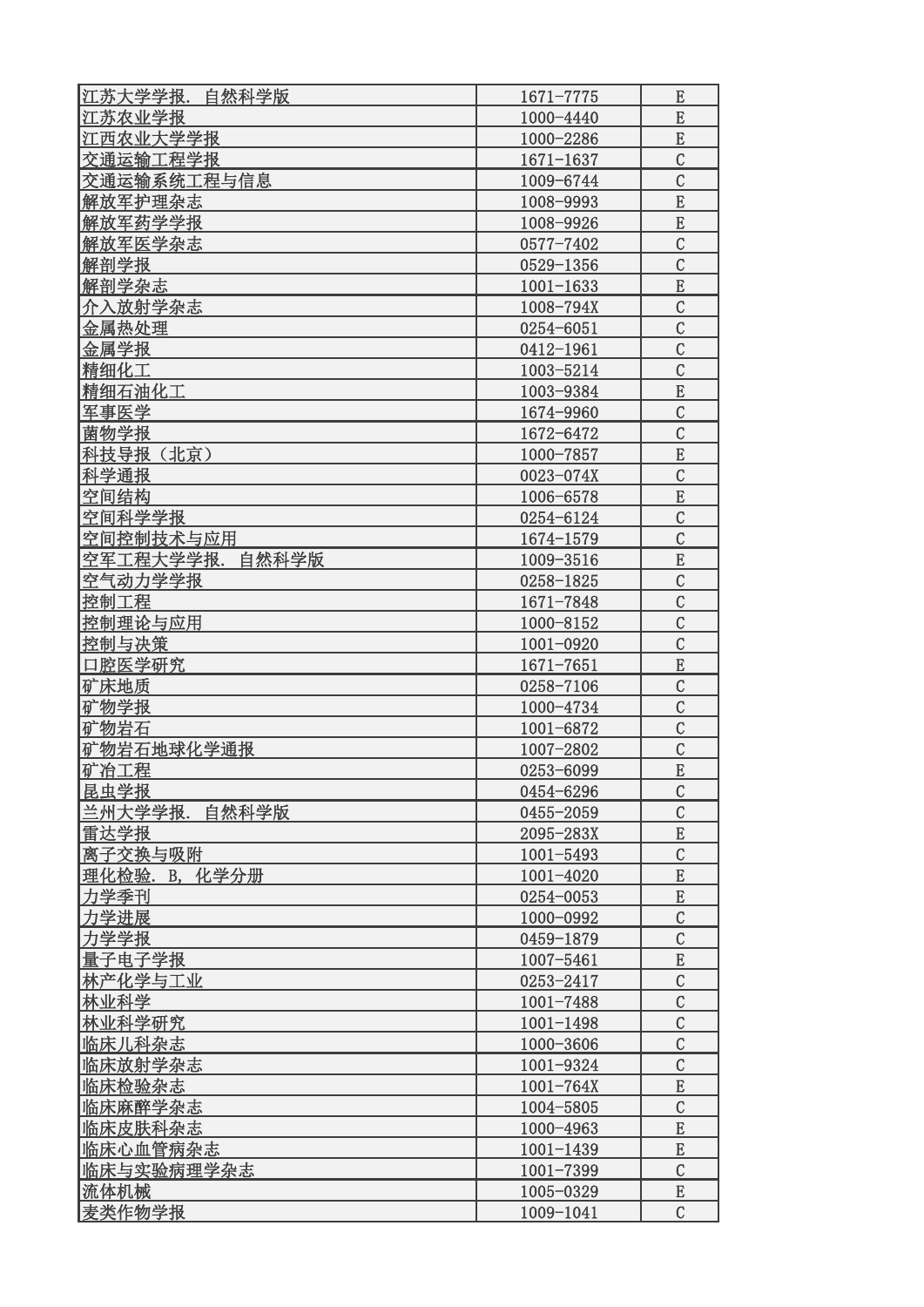| 煤炭学报               | 0253-9993     | $\mathcal{C}$  |
|--------------------|---------------|----------------|
| 煤炭转化               | 1004-4248     | $\mathcal{C}$  |
| 煤田地质与勘探            | $1001 - 1986$ | E              |
| 密码学报               | 2095-7025     | $\mathcal{C}$  |
| 棉花学报               | 1002-7807     | $\mathcal{C}$  |
| 免疫学杂志              | 1000-8861     | $\mathcal{C}$  |
| 模糊系统与数学            | 1001-7402     | $\mathcal{C}$  |
| 模式识别与人工智能          | 1003-6059     | $\mathcal{C}$  |
| 膜科学与技术             | 1007-8924     | $\mathcal{C}$  |
| 摩擦学学报              | 1004-0595     | $\mathcal{C}$  |
| 纳米技术与精密工程          | 1672-6030     | E              |
| 南方农业学报             | 2095-1191     | E              |
| 南方水产科学             | 2095-0780     | $\mathcal{C}$  |
| 南方医科大学学报           | 1673-4254     | $\mathcal{C}$  |
| 南京大学学报.自然科学版       | 0469-5097     | $\mathcal{C}$  |
| 南京航空航天大学学报         | 1005-2615     | $\mathcal{C}$  |
| 南京理工大学学报.<br>自然科学版 | 1005-9830     | $\mathcal{C}$  |
| 南京林业大学学报.<br>自然科学版 | 1000-2006     | $\mathcal{C}$  |
| 南京农业大学学报           | 1000-2030     | $\mathcal{C}$  |
| 南京师大学报.<br>自然科学版   | $1001 - 4616$ | E              |
| 南京医科大学学报.<br>自然科学版 | 1007-4368     | $\overline{E}$ |
| 南京中医药大学学报          | 1672-0482     | ${\bf E}$      |
| 南开大学学报. 自然科学版      | 0465-7942     | $\overline{C}$ |
| 南水北调与水利科技          | 1672-1683     | ${\bf E}$      |
| 内燃机工程              | 1000-0925     | $\mathcal{C}$  |
| 内燃机学报              | 1000-0909     | $\mathcal{C}$  |
| 泥沙研究               | 0468-155X     | $\mathcal{C}$  |
| 农药                 | 1006-0413     | E              |
| 农药学学报              | 1008-7303     | $\mathcal{C}$  |
| 农业工程学报             | 1002-6819     | $\mathcal{C}$  |
| 农业环境科学学报           | 1672-2043     | $\mathcal{C}$  |
| 农业机械学报             | $1000 - 1298$ | $\mathcal{C}$  |
| 农业生物技术学报           | 1674-7968     | $\mathcal{C}$  |
| 农业现代化研究            | 1000-0275     | E              |
| 排灌机械工程学报           | 1674-8530     | E              |
| 气候变化研究进展           | 1673-1719     | $\mathcal{C}$  |
| 气候与环境研究            | 1006-9585     | $\mathcal{C}$  |
| 气象                 | 1000-0526     | E              |
| 气象学报               | 0577-6619     | $\mathcal{C}$  |
| 汽车安全与节能学报          | 1674-8484     | ${\bf E}$      |
| 汽车工程               | 1000-680X     | $\mathcal{C}$  |
| 器官移植               | 1674-7445     | E              |
| 强激光与粒子束            | 1001-4322     | $\mathcal{C}$  |
| 桥梁建设               | 1003-4722     | E              |
| 轻金属                | 1002-1752     | ${\bf E}$      |
| 清华大学学报.<br>自然科学版   | 1000-0054     | $\overline{C}$ |
| 全球定位系统             | 1008-9268     | E              |
| 燃料化学学报             | 0253-2409     | $\mathcal{C}$  |
| 燃烧科学与技术            | 1006-8740     | $\mathcal{C}$  |
| 热带海洋学报             | 1009-5470     | $\mathcal{C}$  |
| 热带气象学报             | 1004-4965     | $\mathcal{C}$  |
| 热带亚热带植物学报          | 1005-3395     | $\mathcal{C}$  |
| 热带作物学报             | 1000-2561     | E              |
| 热固性树脂              | 1002-7432     | $\mathcal{C}$  |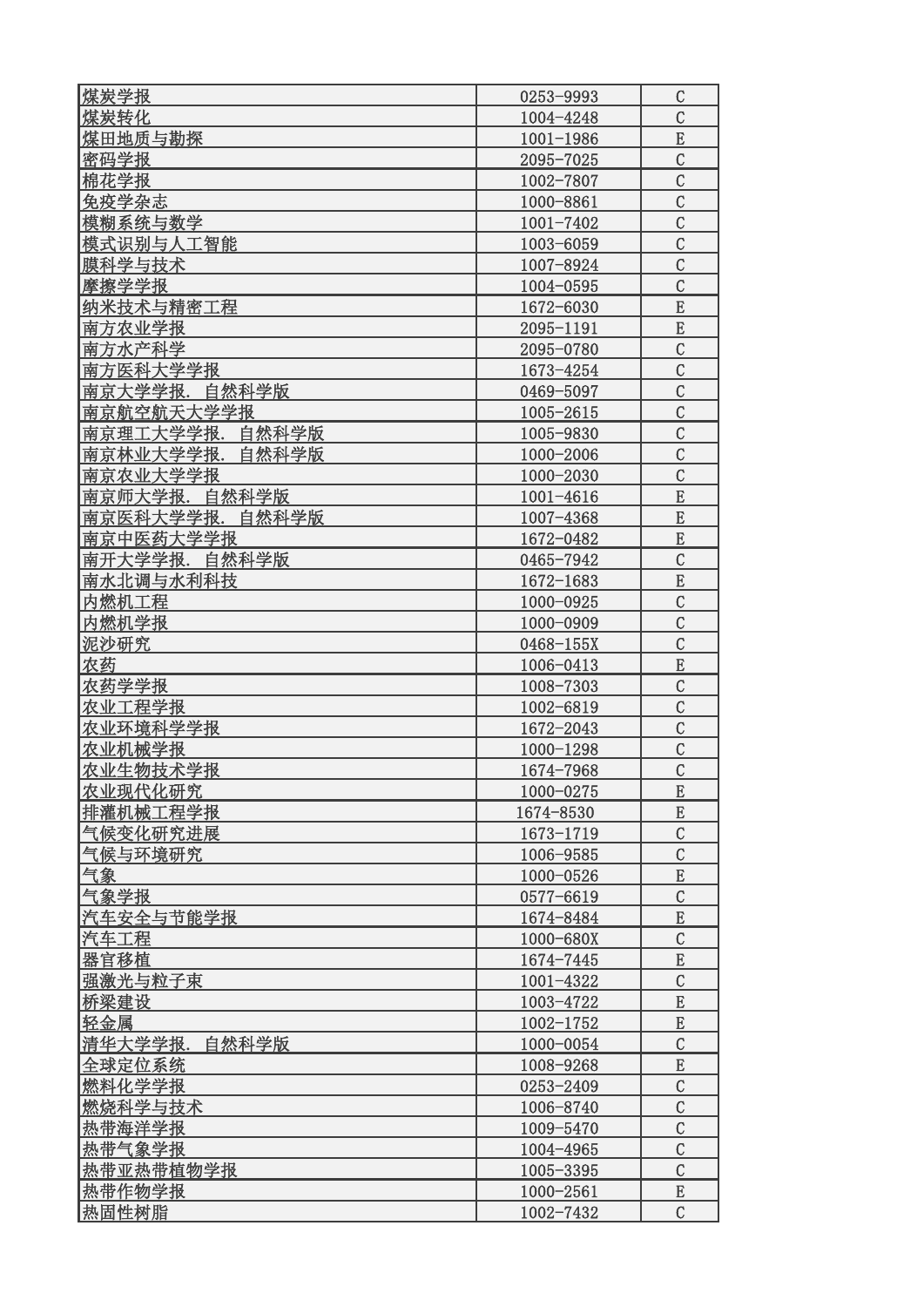| 热加工工艺              | 1001-3814     | E              |
|--------------------|---------------|----------------|
| 热科学与技术             | 1671-8097     | E              |
| 热能动力工程             | 1001-2060     | E              |
| 人工晶体学报             | 1000-985X     | $\overline{C}$ |
| 人类学学报              | 1000-3193     | $\mathcal{C}$  |
| 日用化学工业             | $1001 - 1803$ | E              |
|                    |               | $\overline{C}$ |
| 软件学报               | 1000-9825     |                |
| 润滑与密封              | 0254-0150     | E              |
| 色谱                 | 1000-8713     | $\overline{C}$ |
| 厦门大学学报. 自然科学版      | 0438-0479     | $\overline{C}$ |
| 山地学报               | 1008-2786     | $\mathcal{C}$  |
| 山东大学学报. 理学版        | 1671-9352     | $\mathcal{C}$  |
| 山东农业大学学报. 自然科学版    | 1000-2324     | E              |
| 山西大学学报. 自然科学版      | 0253-2395     | E              |
| 陕西师范大学学报.<br>自然科学版 | 1672-4291     | $\overline{C}$ |
| 上海大学学报.<br>自然科学版   | 1007-2861     | E              |
| 上海海洋大学学报           | 1674-5566     | E              |
| 上海交通大学学报           | 1006-2467     | $\overline{C}$ |
| 上海交通大学学报.<br>医学版   | 1674-8115     | $\mathcal{C}$  |
| 上海口腔医学             | 1006-7248     | E              |
| 上海农业学报             | 1000-3924     | E              |
| 上海医学               | 0253-9934     | E              |
| 深圳大学学报. 理工版        | 1000-2618     | E              |
| 神经解剖学杂志            | 1000-7547     | E              |
| 沈阳农业大学学报           | 1000-1700     | E              |
| 沈阳药科大学学报           | 1006-2858     | E              |
| 肾脏病与透析肾移植杂志        | 1006-298X     | $\overline{C}$ |
| 生理科学进展             | 0559-7765     | $\mathcal{C}$  |
| 生理学报               | 0371-0874     | $\overline{C}$ |
| 生命的化学              | 1000-1336     | E              |
|                    |               | E              |
| 生命科学               | 1004-0374     |                |
| 生命科学研究             | 1007-7847     | E              |
| 生态毒理学报             | 1673-5897     | $\mathcal{C}$  |
| 生态环境学报             | 1674-5906     | $\mathcal{C}$  |
| 生态科学               | 1008-8873     | ${\bf E}$      |
| 生态学报               | 1000-0933     | $\mathcal{C}$  |
| 生态学杂志              | 1000-4890     | $\mathcal{C}$  |
| 生态与农村环境学报          | 1673-4831     | $\overline{C}$ |
| 生物多样性              | 1005-0094     | $\overline{C}$ |
| 生物工程学报             | 1000-3061     | $\overline{C}$ |
| 生物化学与生物物理进展        | 1000-3282     | $\mathcal{C}$  |
| 生物技术               | $1004 - 311X$ | E              |
| 生物技术通报             | 1002-5464     | ${\bf E}$      |
| 生物物理学报             | 1000-6737     | $\overline{C}$ |
| 生物学杂志              | 2095-1736     | E              |
| 生物医学工程学杂志          | $1001 - 5515$ | $\mathcal{C}$  |
| 生殖与避孕              | 0253-357X     | E              |
| 声学技术               | 1000-3630     | E              |
| 声学学报               | 0371-0025     | $\mathcal{C}$  |
| 湿地科学               | 1672-5948     | $\mathcal{C}$  |
| 石油地球物理勘探           | 1000-7210     | $\mathcal{C}$  |
| 石油化工               | 1000-8144     | $\mathcal{C}$  |
| 石油勘探与开发            | 1000-0747     | $\mathcal{C}$  |
| 石油炼制与化工            |               | E              |
|                    | 1005-2399     |                |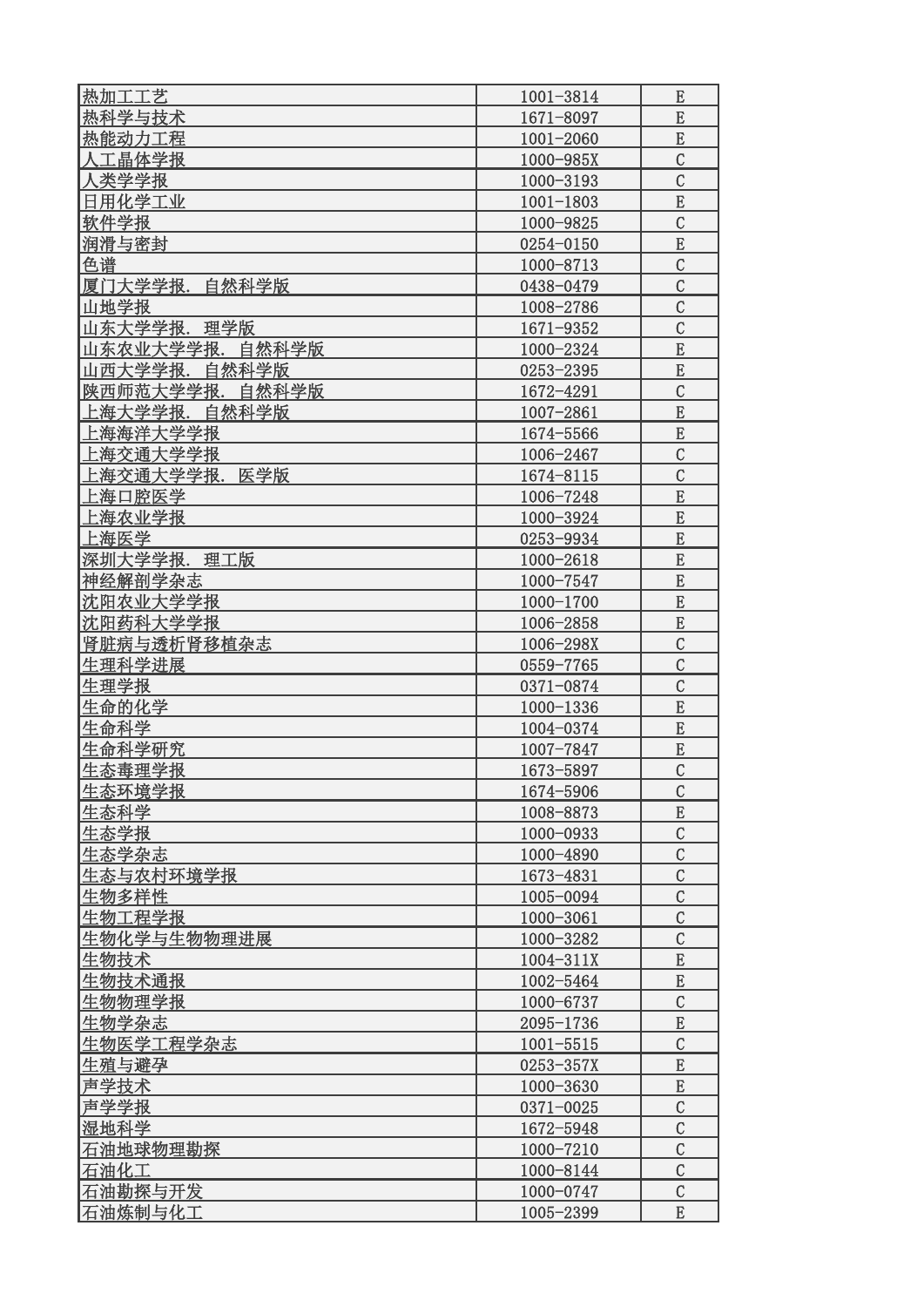| 石油实验地质           | 1001-6112     | $\mathsf C$    |
|------------------|---------------|----------------|
| 石油天然气学报          | 1000-9752     | $\mathcal{C}$  |
| 石油物探             | 1000-1441     | $\overline{C}$ |
| 石油学报             | 0253-2697     | $\overline{C}$ |
| 石油学报. 石油加工       | 1001-8719     | $\overline{C}$ |
| 石油与天然气地质         | 0253-9985     | $\mathcal{C}$  |
| 石油钻采工艺           | 1000-7393     | E              |
| 石油钻探技术           | 1001-0890     | E              |
| 时间频率学报           | 1674-0637     | E              |
| 时珍国医国药           | 1008-0805     | E              |
| 实验力学             | 1001-4888     | $\mathcal{C}$  |
| 实验流体力学           | 1672-9897     | $\mathcal{C}$  |
| 实用妇产科杂志          | 1003-6946     | E              |
| 实用口腔医学杂志         | $1001 - 3733$ | $\mathcal{C}$  |
| 食品工业科技           | 1002-0306     | E              |
| 食品科学             | 1002-6630     | E              |
| 食品与发酵工业          | 0253-990X     | $\mathcal{C}$  |
| 食品与机械            | 1003-5788     | $\mathcal{C}$  |
| 食品与生物技术学报        | 1673-1689     | $\mathcal{C}$  |
| 食用菌学报            | 1005-9873     | $\mathcal{C}$  |
| 世界地震工程           | 1007-6069     | $\mathcal{C}$  |
| 世界科技研究与发展        | 1006-6055     | ${\bf E}$      |
| 世界林业研究           | 1001-4241     | E              |
| 兽类学报             | 1000-1050     | $\mathcal{C}$  |
| 数据采集与处理          | 1004-9037     | $\mathcal{C}$  |
| 数学进展             | 1000-0917     | $\overline{C}$ |
| 数学年刊. A辑         | 1000-8314     | $\overline{C}$ |
| 数学物理学报. A辑       | 1003-3998     | $\overline{C}$ |
| 数学学报             | 0583-1431     | $\mathcal{C}$  |
| 数学杂志             | 0255-7797     | E              |
| 数值计算与计算机应用       | 1000-3266     | E              |
| 水产科学             | 1003-1111     | E              |
| 水产学报             | 1000-0615     | $\mathcal{C}$  |
| 水处理技术            | 1000-3770     | E              |
| 水动力学研究与进展.A辑     | 1000-4874     | $\mathcal{C}$  |
| 水科学进展            | 1001-6791     | $\mathcal{C}$  |
| 水力发电学报           | 1003-1243     | $\mathcal{C}$  |
| 水利水电技术           | 1000-0860     | E              |
| 水利水电科技进展         | 1006-7647     | $\mathcal{C}$  |
| 水利水运工程学报         | 1009-640X     | ${\bf E}$      |
| 水利学报             | 0559-9350     | $\mathcal{C}$  |
| 水生生物学报           | 1000-3207     | $\mathcal{C}$  |
| 水生态学杂志           | 1674-3075     | ${\bf E}$      |
| 水土保持通报           | 1000-288X     | E              |
| 水土保持学报           | 1009-2242     | $\mathcal{C}$  |
| 水土保持研究           | 1005-3409     | E              |
| 水文               | 1000-0852     | ${\bf E}$      |
| 水文地质工程地质         | 1000-3665     | $\mathcal{C}$  |
| 水资源保护            | 1004-6933     | E              |
| 丝绸               | $1001 - 7003$ | ${\bf E}$      |
| 四川大学学报.<br>工程科学版 | 1009-3087     | $\mathcal{C}$  |
| 四川大学学报.<br>医学版   | $1672 - 173X$ | $\mathcal{C}$  |
| 四川大学学报.<br>自然科学版 | 0490-6756     | $\mathcal{C}$  |
| 四川农业大学学报         | 1000-2650     | ${\bf E}$      |
|                  |               |                |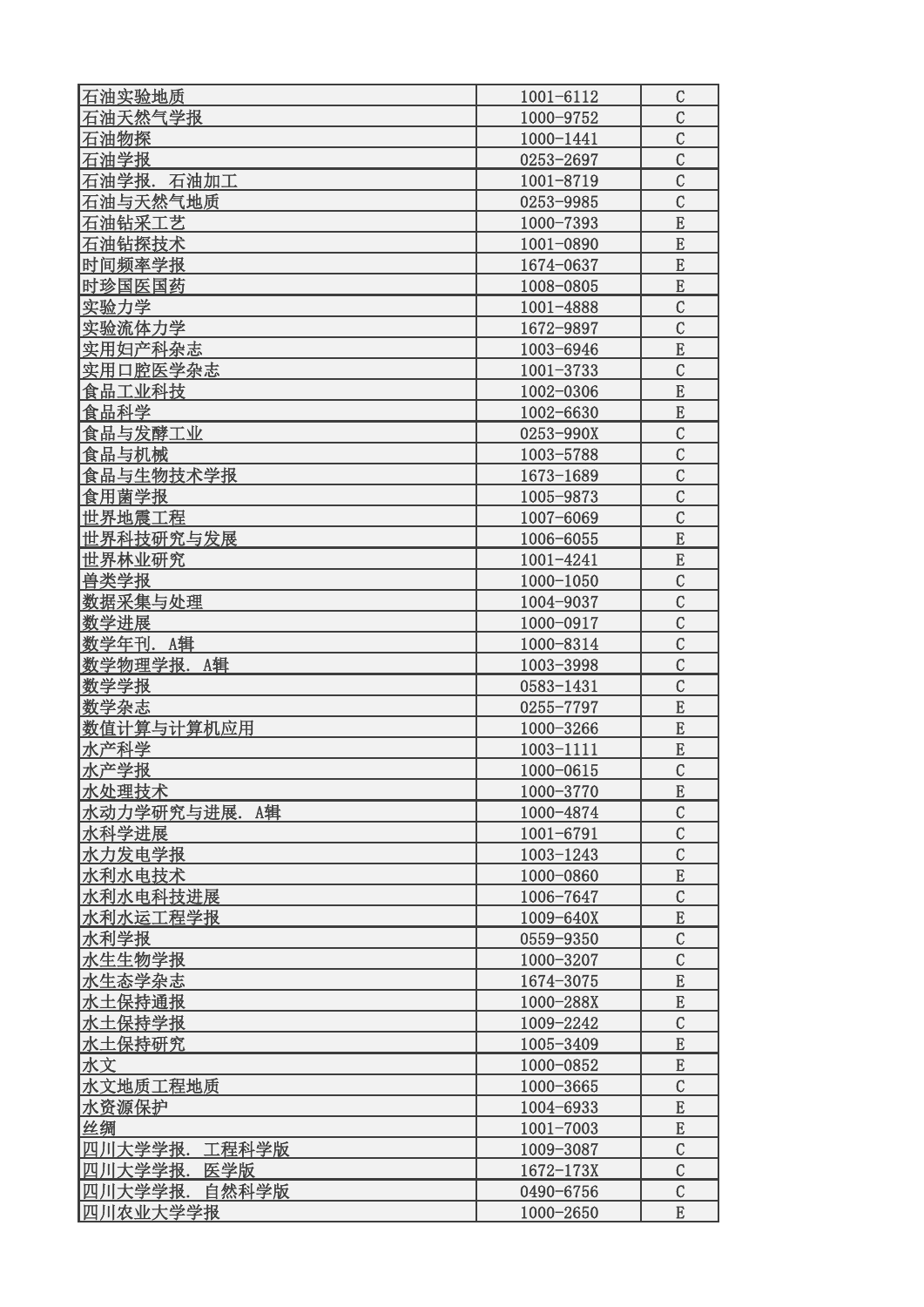| 塑料                 | 1001-9456     | E              |
|--------------------|---------------|----------------|
| 塑料工业               | 1005-5770     | $\mathcal{C}$  |
| 塑性工程学报             | 1007-2012     | $\mathcal{C}$  |
| 太阳能学报              | 0254-0096     | $\mathcal{C}$  |
| 探测与控制学报            | 1008-1194     | $\mathcal{C}$  |
| 特种油气藏              | 1006-6535     | E              |
| 特种铸造及有色合金          | 1001-2249     | E              |
| 天津大学学报. 自然科学与工程技术版 | 0493-2137     | $\mathcal{C}$  |
| 天然产物研究与开发          | 1001-6880     | $\mathcal{C}$  |
| 天然气地球科学            | 1672-1926     | $\mathcal{C}$  |
| 天然气工业              | 1000-0976     | $\mathcal{C}$  |
| 天然气化工. C1化学与化工     | 1001-9219     | E              |
| 天文学报               | $0001 - 5245$ | $\mathcal{C}$  |
| 天文学进展              | 1000-8349     | $\mathcal{C}$  |
| 天文研究与技术            | 1672-7673     | $\mathcal{C}$  |
| 铁道科学与工程学报          | 1672-7029     | E              |
| 供道学报               | 1001-8360     | $\mathcal{C}$  |
| 听力学及言语疾病杂志         | 1006-7299     | E              |
| 通信学报               | 1000-436X     | $\mathcal{C}$  |
| 同济大学学报. 自然科学版      | 0253-374X     | $\overline{C}$ |
| 图学学报               | 2095-302X     | E              |
| 涂料工业               | 0253-4312     | $\mathbf E$    |
| 土木工程学报             | 1000-131X     | $\mathcal{C}$  |
| 土木建筑与环境工程          | 1674-4764     | $\mathcal{C}$  |
| 土壤                 | 0253-9829     | $\mathcal{C}$  |
| 土壤通报               | 0564-3945     | $\mathcal{C}$  |
| 土壤学报               | 0564-3929     | $\mathcal{C}$  |
| 推进技术               | $1001 - 4055$ | $\mathcal{C}$  |
| 微波学报               | 1005-6122     | $\mathcal{C}$  |
| 微电子学               | 1004-3365     | E              |
| 微电子学与计算机           | 1000-7180     | E              |
| 微生物学报              | $0001 - 6209$ | $\mathcal{C}$  |
| 微生物学通报             | 0253-2654     | $\mathcal{C}$  |
| 微生物学杂志             | 1005-7021     | E              |
| 微体古生物学报            | 1000-0674     | $\mathcal{C}$  |
| 卫生研究               | 1000-8020     | $\mathcal{C}$  |
| 无机材料学报             | 1000-324X     | $\mathcal{C}$  |
| 无机化学学报             | 1001-4861     | $\mathcal{C}$  |
| 武汉大学学报.<br>工学版     | 1671-8844     | E              |
| 武汉大学学报.<br>理学版     | 1671-8836     | $\mathcal{C}$  |
| 武汉大学学报.<br>信息科学版   | 1671-8860     | $\mathcal{C}$  |
| 物理化学学报             | 1000-6818     | $\mathcal{C}$  |
| 物理学报               | 1000-3290     | $\mathcal{C}$  |
| 物理学进展              | 1000-0542     | $\mathcal{C}$  |
| 物探化探计算技术           | $1001 - 1749$ | E              |
| 物探与化探              | 1000-8918     | E              |
| 西安电子科技大学学报         | $1001 - 2400$ | $\mathcal{C}$  |
| 西安建筑科技大学学报. 自然科学版  | 1006-7930     | $\mathcal{C}$  |
| 西安交通大学学报           | 0253-987X     | $\mathcal{C}$  |
| 西安交通大学学报.<br>医学版   | 1671-8259     | ${\bf E}$      |
| 西北大学学报.<br>自然科学版   | 1000-274X     | $\mathcal{C}$  |
| 西北地质               | 1009-6248     | E              |
| 西北工业大学学报           | 1000-2758     | $\mathcal{C}$  |
| 西北林学院学报            | 1001-7461     | E              |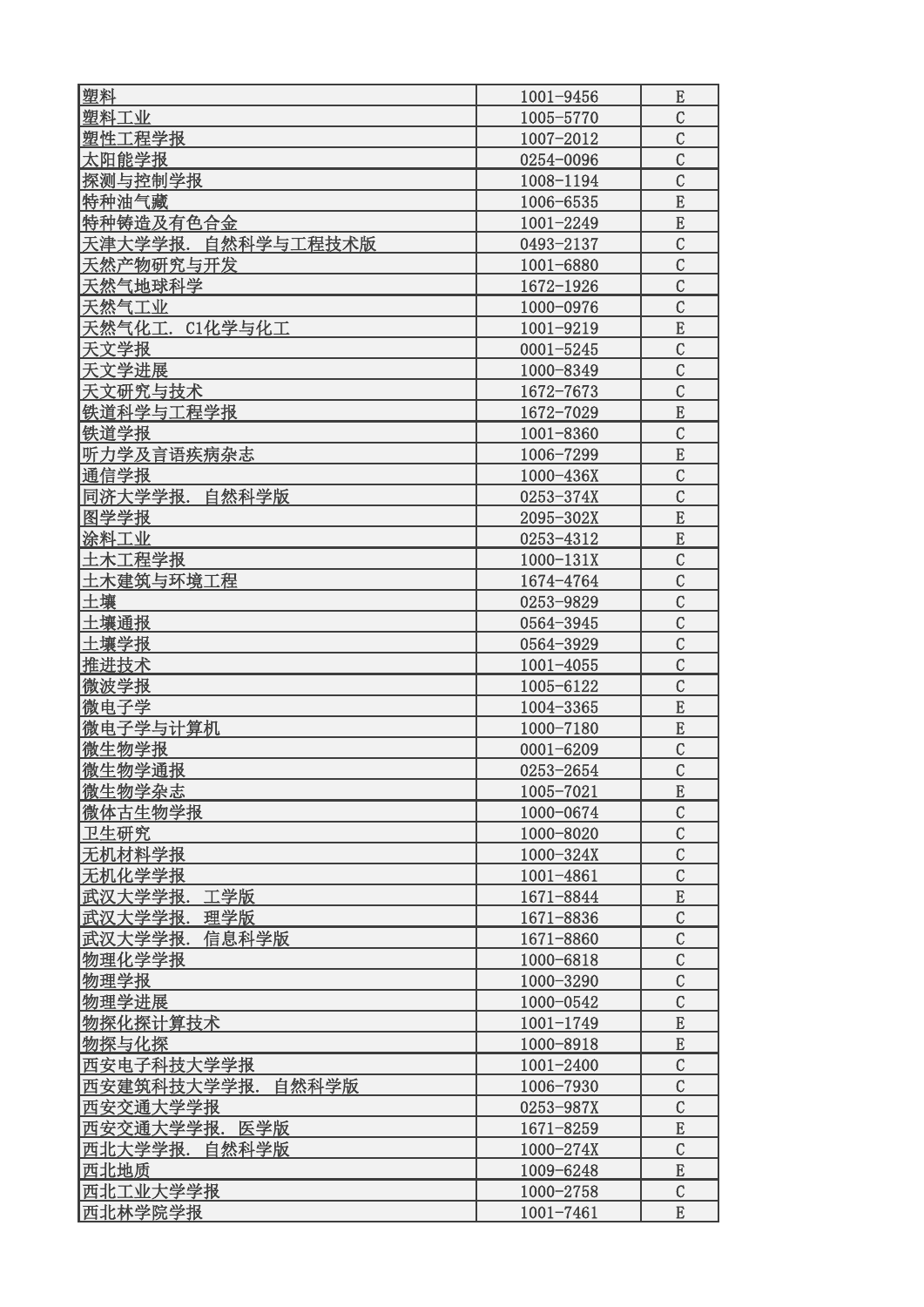| 西北农林科技大学学报.<br>自然科学版 | 1671-9387     | $\mathcal{C}$  |
|----------------------|---------------|----------------|
| 西北农业学报               | 1004-1389     | E              |
| 西北植物学报               | 1000-4025     | $\mathcal{C}$  |
| 西南大学学报. 自然科学版        | 1673-9868     | ${\bf E}$      |
| 西南交通大学学报             | 0258-2724     | $\overline{C}$ |
| 西南农业学报               | 1001-4829     | $\mathbf E$    |
| 西南石油大学学报.<br>自然科学版   | 1674-5086     | $\mathcal{C}$  |
| 稀土                   | 1004-0277     | E              |
| 稀有金属                 | 0258-7076     | $\mathcal{C}$  |
| 稀有金属材料与工程            | $1002 - 185X$ | $\mathcal{C}$  |
| 稀有金属与硬质合金            | 1004-0536     | E              |
| 系统仿真学报               | 1004-731X     | $\mathcal{C}$  |
| 系统工程                 | 1001-4098     | $\mathcal{C}$  |
| 系统工程理论与实践            | 1000-6788     | $\mathcal{C}$  |
| 系统工程学报               | 1000-5781     | $\mathcal{C}$  |
| 系统工程与电子技术            | $1001 - 506X$ | $\mathcal{C}$  |
| 系统科学与数学              | 1000-0577     | $\mathcal{C}$  |
| 细胞与分子免疫学杂志           | 1007-8738     | $\mathcal{C}$  |
| 纤维素科学与技术             | 1004-8405     | $\mathcal{C}$  |
| 现代地质                 | 1000-8527     | $\mathcal{C}$  |
| 现代妇产科进展              | 1004-7379     | ${\bf E}$      |
| 现代化工                 | 0253-4320     | $\mathcal{C}$  |
| 现代口腔医学杂志             | 1003-7632     | E              |
| 现代雷达                 | 1004-7859     | $\mathbf E$    |
| 现代免疫学                | 1001-2478     | E              |
| 现代隧道技术               | 1009-6582     | E              |
| 现代制造工程               | 1671-3133     | E              |
| 小型微型计算机系统            | 1000-1220     | $\overline{C}$ |
| 心理科学                 | 1671-6981     | $\mathcal{C}$  |
| 心理科学进展               | 1671-3710     | $\mathcal{C}$  |
| 心理学报                 | 0439-755X     | $\mathcal{C}$  |
| 新疆地质                 | 1000-8845     | E              |
| 新疆农业科学               | 1001-4330     | E              |
| 新疆石油地质               | 1001-3873     | $\mathcal{C}$  |
| 新型炭材料                | 1007-8827     | $\mathcal{C}$  |
| 信号处理                 | 1003-0530     | $\mathcal{C}$  |
| 信息与控制                | 1002-0411     | $\mathcal{C}$  |
| 循证医学                 | 1671-5144     | E              |
| 压电与声光                | 1004-2474     | ${\bf E}$      |
| 烟草科技                 | 1002-0861     | $\mathcal{C}$  |
| 岩矿测试                 | 0254-5357     | $\mathcal{C}$  |
| 岩石矿物学杂志              | 1000-6524     | $\mathcal{C}$  |
| 岩石力学与工程学报            | 1000-6915     | $\mathcal{C}$  |
| 岩石学报                 | 1000-0569     | $\mathcal{C}$  |
| 岩土工程学报               | 1000-4548     | $\mathcal{C}$  |
| <u> 岩土力学</u>         | 1000-7598     | $\mathcal{C}$  |
| 岩性油气藏                | 1673-8926     | $\mathsf C$    |
| 盐湖研究                 | 1008-858X     | ${\bf E}$      |
| 眼科                   | 1004-4469     | $\mathcal{C}$  |
| 遥感技术与应用              | 1004-0323     | $\mathcal{C}$  |
| 遥感信息                 | 1000-3177     | $\mathcal{C}$  |
| 遥感学报                 | 1007-4619     | $\mathcal{C}$  |
| 药物不良反应杂志             | 1008-5734     | E              |
| 药物分析杂志               | 0254-1793     | $\mathcal{C}$  |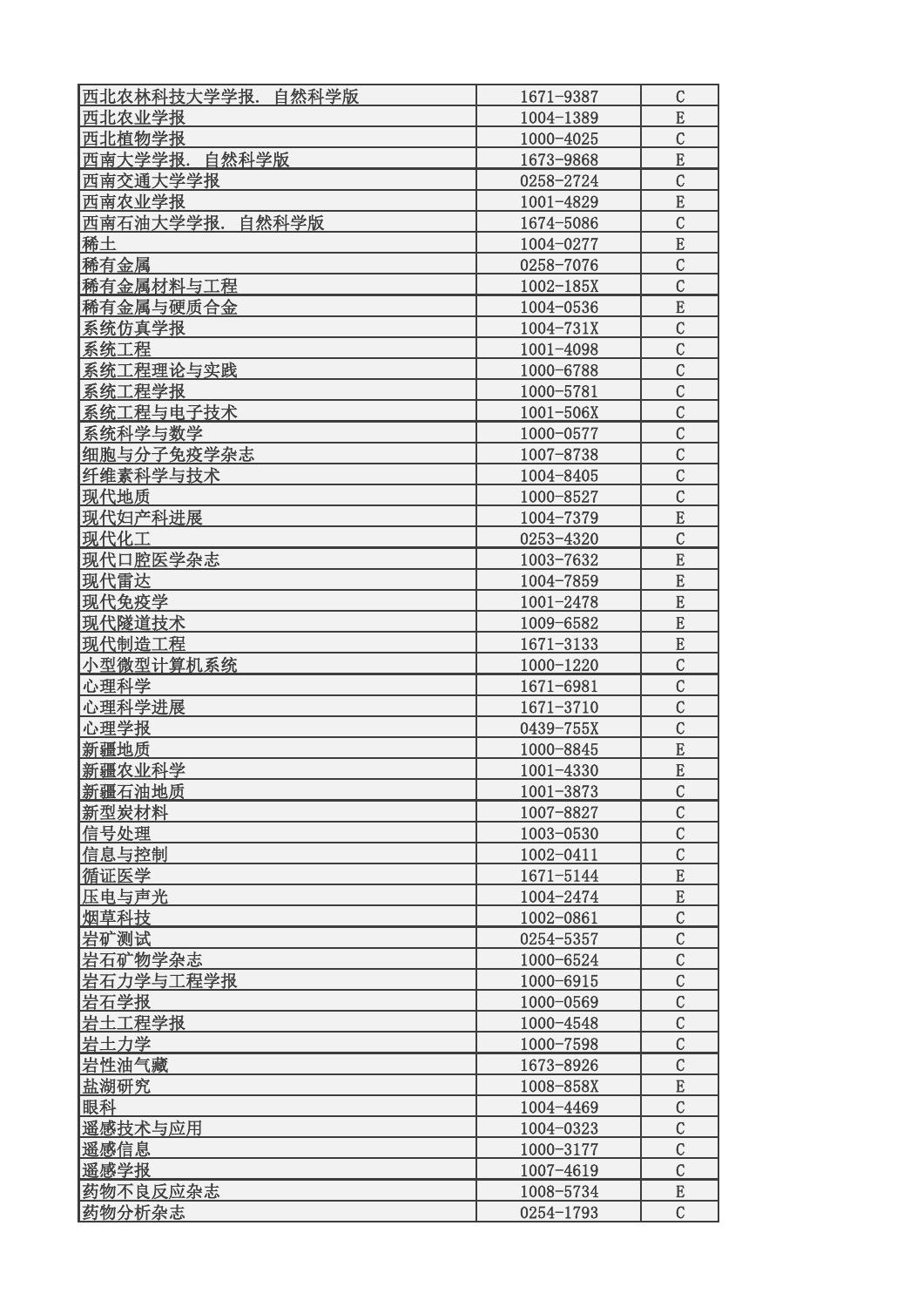| 药学学报             | 0513-4870     | $\mathcal{C}$  |
|------------------|---------------|----------------|
| 冶金分析             | 1000-7571     | $\mathcal{C}$  |
| 液晶与显示            | 1007-2780     | E              |
| 医用生物力学           | 1004-7220     | $\mathcal{C}$  |
| 仪表技术与传感器         | 1002-1841     | E              |
| 仪器仪表学报           | 0254-3087     | $\mathcal{C}$  |
| 遗传               | 0253-9772     | $\mathcal{C}$  |
| 营养学报             | 0512-7955     | $\mathcal{C}$  |
| 影像科学与光化学         | 1674-0475     | $\overline{C}$ |
| 应用概率统计           | 1001-4268     | E              |
| 应用光学             | 1002-2082     | $\mathcal{C}$  |
| 应用海洋学学报          | 2095-4972     | E              |
| 应用化工             | 1671-3206     | E              |
| 应用化学             | 1000-0518     | $\overline{C}$ |
| 应用基础与工程科学学报      | 1005-0930     | $\mathcal{C}$  |
| 应用激光             | 1000-372X     | ${\bf E}$      |
| 应用科学学报           | 0255-8297     | $\mathcal{C}$  |
| 应用昆虫学报           | $2095 - 1353$ | $\mathcal{C}$  |
| 应用力学学报           | 1000-4939     | $\mathcal{C}$  |
| 应用气象学报           | $1001 - 7313$ | $\mathcal{C}$  |
| 应用生态学报           | 1001-9332     | $\mathcal{C}$  |
| 应用声学             | 1000-310X     | E              |
| 应用数学             | 1001-9847     | E              |
| 应用数学和力学          | 1000-0887     | $\mathcal{C}$  |
| 应用数学学报           | 0254-3079     | $\mathcal{C}$  |
|                  |               | $\mathcal{C}$  |
| 应用与环境生物学报        | 1006-687X     | $\mathcal{C}$  |
| 油气藏评价与开发         | 1671-8585     | $\overline{C}$ |
| 油气地质与采收率         | 1009-9603     |                |
| 油田化学             | 1000-4092     | E              |
| 铀矿地质             | 1000-0658     | E              |
| 有机化学             | 0253-2786     | $\mathcal{C}$  |
| 有色金属工程           | 2095-1744     | $\mathcal{C}$  |
| 渔业科学进展           | 1000-7075     | $\overline{C}$ |
| 宇航材料工艺           | 1007-2330     | $\mathcal{C}$  |
| 宇航计测技术           | 1000-7202     | E              |
| 宇航学报             | 1000-1328     | $\mathcal{C}$  |
| 玉米科学             | 1005-0906     | $\mathbf E$    |
| 园艺学报             | 0513-353X     | $\mathcal{C}$  |
| 原子核物理评论          | 1007-4627     | $\mathcal{C}$  |
| 原子能科学技术          | 1000-6931     | $\overline{C}$ |
| 原子与分子物理学报        | 1000-0364     | $\mathcal{C}$  |
| 云南大学学报.<br>自然科学版 | 0258-7971     | $\mathcal{C}$  |
| 云南农业大学学报         | 1004-390X     | E              |
| 运筹学学报            | 1007-6093     | $\mathcal{C}$  |
| 运筹与管理            | 1007-3221     | $\mathcal{C}$  |
| 杂交水稻             | 1005-3956     | $\mathcal{C}$  |
| 灾害学              | $1000 - 811X$ | E              |
| 载人航天             | 1674-5825     | $\mathcal{C}$  |
| 噪声与振动控制          | 1006-1355     | E              |
| 长安大学学报.自然科学版     | 1671-8879     | $\mathcal{C}$  |
| 长江科学院院报          | $1001 - 5485$ | ${\bf E}$      |
| 长江流域资源与环境        | 1004-8227     | $\mathcal{C}$  |
| 浙江大学学报.<br>工学版   | 1008-973X     | $\mathcal{C}$  |
| 浙江大学学报.理学版       | 1008-9497     | $\mathcal{C}$  |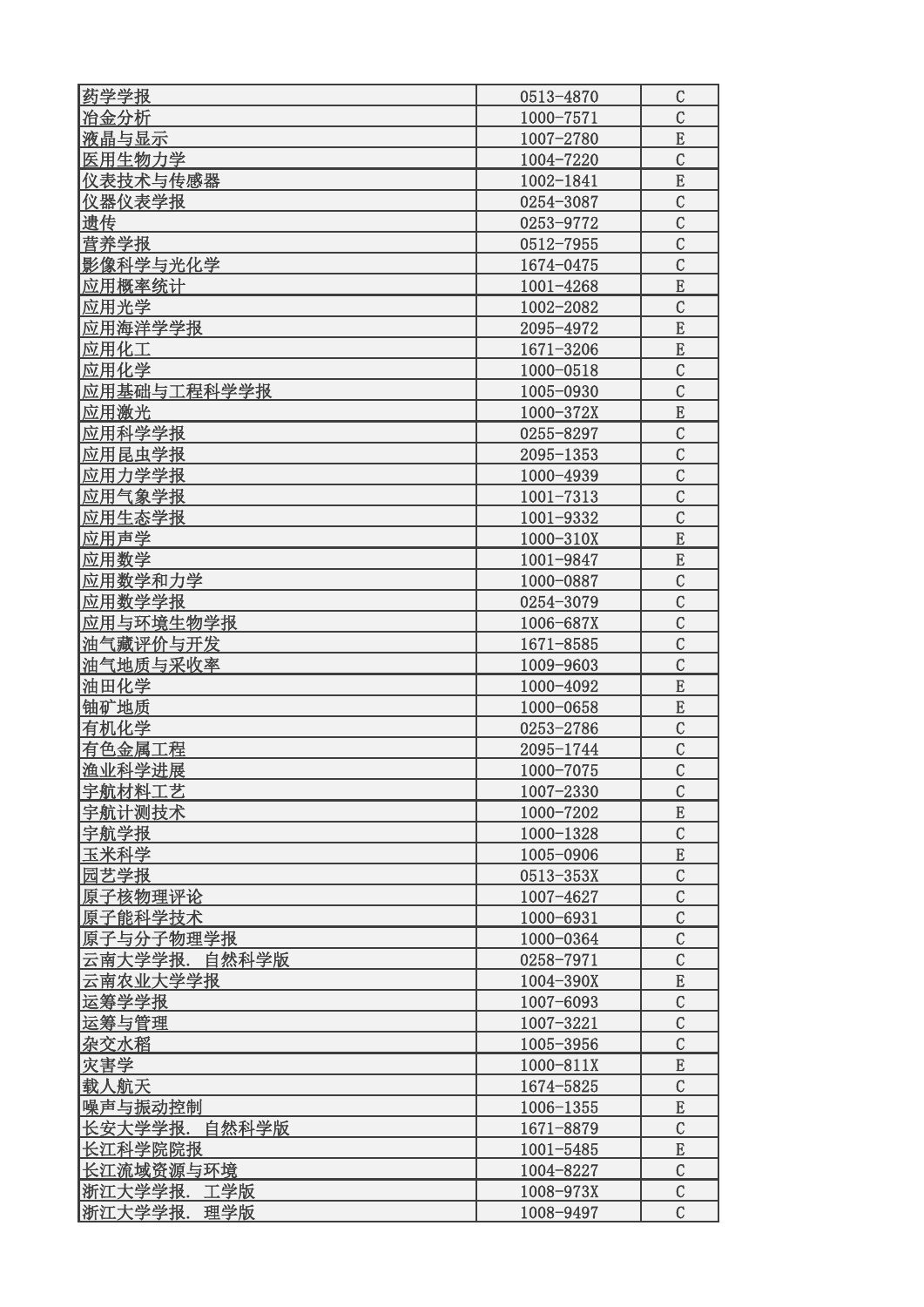| 浙江大学学报.农业与生命科学版 | 1008-9209     | C              |
|-----------------|---------------|----------------|
| 浙江大学学报. 医学版     | 1008-9292     | $\mathcal{C}$  |
| 浙江农林大学学报        | 2095-0756     | $\mathcal{C}$  |
| 浙江农业学报          | 1004-1524     | $\mathcal{C}$  |
| 针刺研究            | 1000-0607     | $\mathcal{C}$  |
| 真空科学与技术学报       | 1672-7126     | E              |
| 诊断病理学杂志         | 1007-8096     | ${\bf E}$      |
| 振动、测试与诊断        | 1004-6801     | $\mathcal{C}$  |
| 振动工程学报          | 1004-4523     | $\mathcal{C}$  |
| 振动与冲击           | 1000-3835     | $\mathcal{C}$  |
| 震灾防御技术          | 1673-5722     | E              |
| 植物保护            | 0529-1542     | ${\bf E}$      |
| 植物保护学报          | $0577 - 7518$ | $\mathcal{C}$  |
| 植物病理学报          | 0412-0914     | $\mathcal{C}$  |
| 植物分类与资源学报       | 2095-0845     | $\overline{C}$ |
| 植物科学学报          | 2095-0837     | $\mathcal{C}$  |
| 植物生理学报          | 2095-1108     | ${\bf E}$      |
| 植物生态学报          | $1005 - 264X$ | $\mathcal{C}$  |
| 植物学报            | 1674-3466     | $\mathcal{C}$  |
| 植物研究            | 1673-5102     | $\mathcal{C}$  |
| 植物遗传资源学报        | 1672-1810     | $\mathcal{C}$  |
| 植物营养与肥料学报       | 1008-505X     | $\mathcal{C}$  |
| 植物资源与环境学报       |               | $\mathcal{C}$  |
|                 | 1674-7895     |                |
| 制冷学报            | 0253-4339     | ${\bf E}$      |
| 质谱学报            | 1004-2997     | $\mathcal{C}$  |
| 智能系统学报          | 1673-4785     | $\mathcal{C}$  |
| 中草药             | 0253-2670     | $\mathcal{C}$  |
| 中成药             | $1001 - 1528$ | E              |
| 中国癌症杂志          | 1007-3639     | $\mathcal{C}$  |
| 中国安全科学学报        | 1003-3033     | $\mathcal{C}$  |
| 中国安全生产科学技术      | $1673 - 193X$ | $\mathcal{C}$  |
| 中国表面工程          | 1007-9289     | $\mathcal{C}$  |
| 中国病理生理杂志        | 1000-4718     | $\mathcal{C}$  |
| 中国病原生物学杂志       | 1673-5234     | E              |
| 中国材料进展          | 1674-3962     | E              |
| 中国草地学报          | 1673-5021     | $\mathcal{C}$  |
| 中国超声医学杂志        | 1002-0101     | $\mathcal{C}$  |
| 中国当代儿科杂志        | 1008-8830     | $\overline{C}$ |
| 中国地质            | 1000-3657     | $\mathcal{C}$  |
| 中国地质灾害与防治学报     | 1003-8035     | ${\bf E}$      |
| 中国电机工程学报        | 0258-8013     | $\mathcal{C}$  |
| 中国电力            | 1004-9649     | E              |
| 中国耳鼻咽喉头颈外科      | 1672-7002     | ${\bf E}$      |
| 中国法医学杂志         | 1001-5728     | ${\bf E}$      |
| 中国肺癌杂志          | 1009-3419     | $\mathcal{C}$  |
| 中国腐蚀与防护学报       | 1005-4537     | $\mathcal{C}$  |
| 中国妇产科临床杂志       | 1672-1861     | E              |
| 中国感染与化疗杂志       | 1009-7708     | $\mathcal{C}$  |
| 中国给水排水          | 1000-4602     | $\mathcal{C}$  |
| 中国公共卫生          | 1001-0580     | ${\bf E}$      |
| 中国公路学报          | 1001-7372     | $\mathcal{C}$  |
| 中国骨质疏松杂志        | 1006-7108     | $\mathcal{C}$  |
| 中国惯性技术学报        | 1005-6734     | $\mathcal{C}$  |
| 中国光学            | 2095-1531     | E              |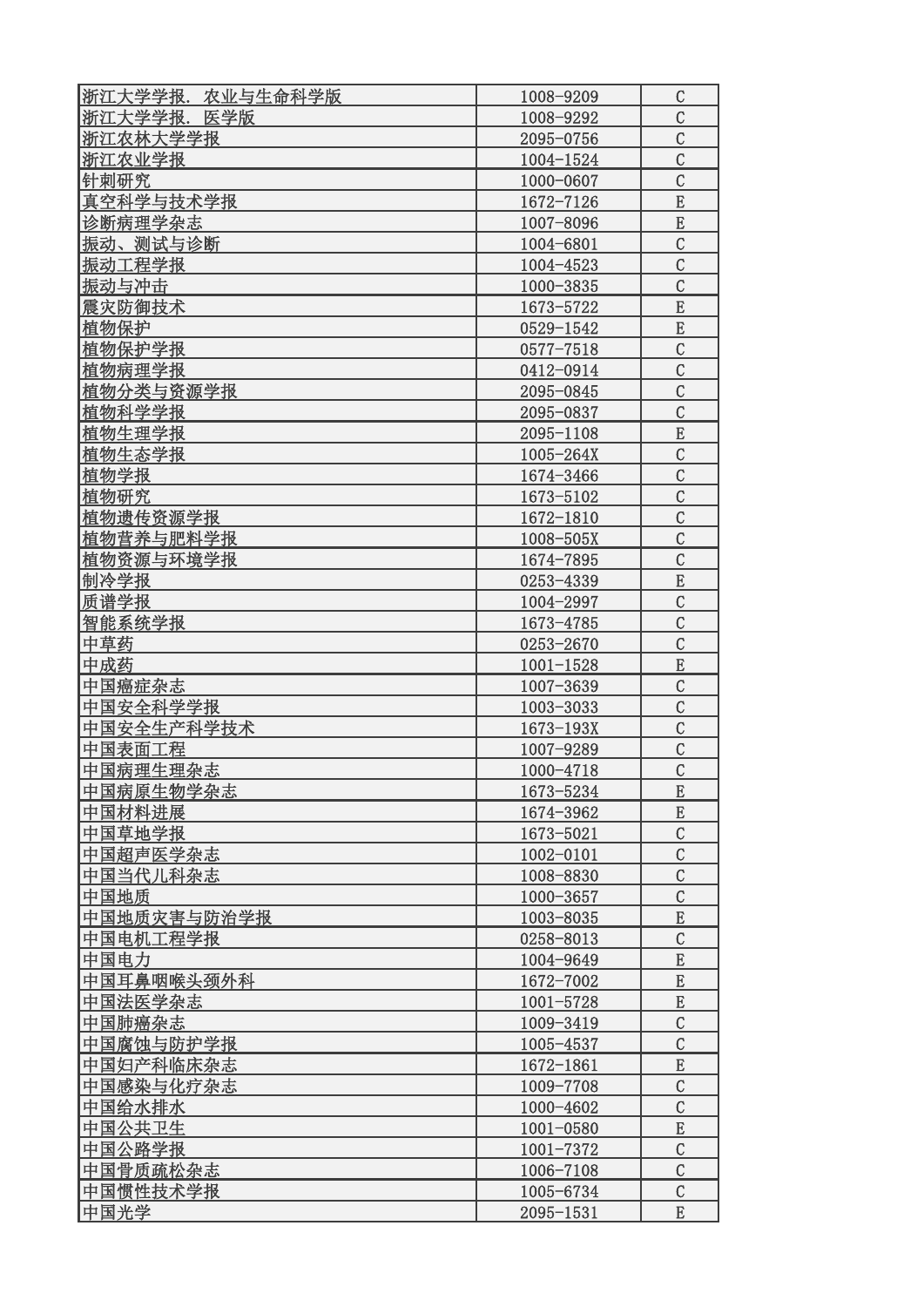| 中国海上油气             | 1673-1506     | E              |
|--------------------|---------------|----------------|
| 中国海洋大学学报.自然科学版     | 1672-5174     | $\mathcal{C}$  |
| 中国海洋药物             | 1002-3461     | $\mathcal{C}$  |
| 中国航海               | 1000-4653     | E              |
| 中国护理管理             | $1672 - 1756$ | $\mathbf E$    |
| 中国环境监测             | 1002-6002     | $\mathcal{C}$  |
| 中国环境科学             | 1000-6923     | $\mathcal{C}$  |
| 中国机械工程             | $1004 - 132X$ | $\mathcal{C}$  |
| 中国激光               | 0258-7025     | $\overline{C}$ |
| 中国激光医学杂志           | 1003-9430     | ${\bf E}$      |
| 中国急救医学             | 1002-1949     | $\mathcal{C}$  |
| 中国脊柱脊髓杂志           | 1004-406X     | $\mathcal{C}$  |
| 中国寄生虫学与寄生虫病杂志      | 1000-7423     | $\mathcal{C}$  |
| 中国舰船研究             | 1673-3185     | ${\bf E}$      |
| 中国矫形外科杂志           | 1005-8478     | $\mathcal{C}$  |
| 中国介入影像与治疗学         | 1672-8475     | $\mathcal{C}$  |
| 中国康复理论与实践          | 1006-9771     | $\mathcal{C}$  |
| 中国康复医学杂志           | $1001 - 1242$ | $\mathcal{C}$  |
| 中国抗生素杂志            | 1001-8689     | E              |
| 中国科技史杂志            | 1673-1441     | E              |
| 中国科学.地球科学          | 1674-7240     | $\mathcal{C}$  |
| 中国科学.化学            | 1674-7224     | $\mathcal{C}$  |
| 中国科学.技术科学          | 1674-7259     | $\mathcal{C}$  |
| 中国科学. 生命科学         | 1674-7232     | $\mathcal{C}$  |
| 中国科学.数学            | 1674-7216     | $\mathcal{C}$  |
| 中国科学.物理学,力学,天文学    | 1674-7275     | $\mathcal{C}$  |
| 中国科学.信息科学          | 1674-7267     | $\overline{C}$ |
| 中国科学基金             | 1000-8217     | ${\bf E}$      |
| 中国科学技术大学学报         | 0253-2778     | $\mathcal{C}$  |
| 中国科学院大学学报          | 2095-6134     | $\mathcal{C}$  |
| 中国科学院院刊            | 1000-3045     | $\mathcal{C}$  |
| 中国空间科学技术           | 1000-758X     | $\overline{C}$ |
| 中国矿业大学学报.<br>自然科学版 | 1000-1964     | $\mathcal{C}$  |
| 中国老年学杂志            | 1005-9202     | E              |
| 中国粮油学报             | 1003-0174     | $\mathcal{C}$  |
| 中国临床解剖学杂志          | $1001 - 165X$ | $\mathcal{C}$  |
| 中国临床心理学杂志          | 1005-3611     | $\mathcal{C}$  |
| 中国临床药理学与治疗学        | 1009-2501     | $\mathcal{C}$  |
| 中国临床药理学杂志          | 1001-6821     | $\mathcal{C}$  |
| 中国媒介生物学及控制杂志       | 1003-4692     | E              |
| 中国免疫学杂志            | 1000-484X     | $\mathcal{C}$  |
| 中国男科学杂志            | 1008-0848     | E              |
| 中国脑血管病杂志           | 1672-5921     | $\mathcal{C}$  |
| 中国农业大学学报           | $1007 - 4333$ | $\mathcal{C}$  |
| 中国农业科技导报           | 1008-0864     | ${\bf E}$      |
| 中国农业科学             | 0578-1752     | $\mathcal{C}$  |
| 中国农业气象             | 1000-6362     | $\mathcal{C}$  |
| 中国皮肤性病学杂志          | 1001-7089     | E              |
| 中国普通外科杂志           | 1005-6947     | ${\bf E}$      |
| 中国全科医学             | 1007-9572     | ${\bf E}$      |
| 中国人口・资源与环境         | 1002-2104     | $\mathcal{C}$  |
| 中国人兽共患病学报          | 1002-2694     | $\mathcal{C}$  |
| 中国乳品工业             | 1001-2230     | E              |
| 中国沙漠               | 1000-694X     | $\mathcal{C}$  |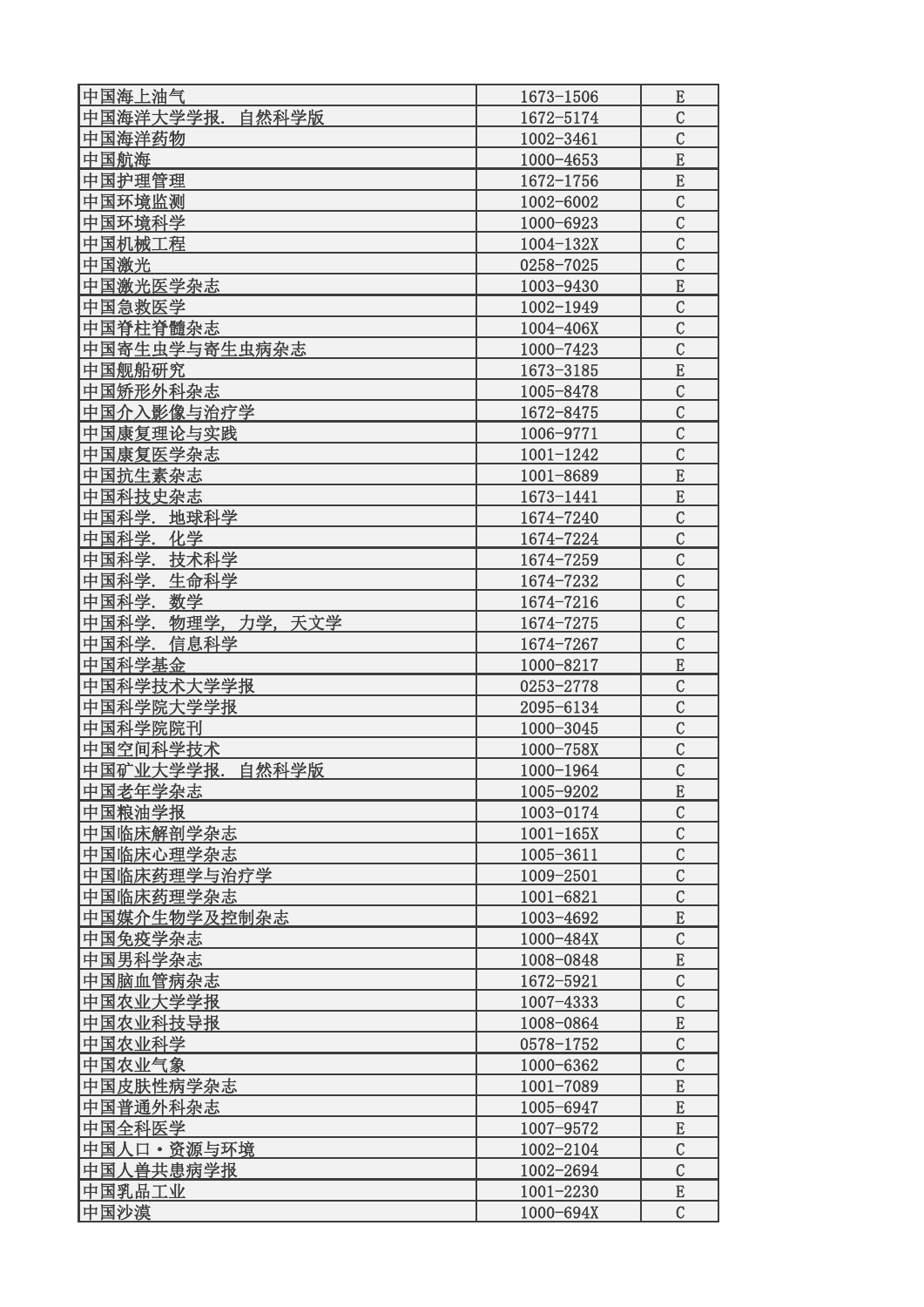| 中国神经精神疾病杂志          | 1002-0152     | $\mathcal{C}$                  |
|---------------------|---------------|--------------------------------|
| 中国生态农业学报            | 1671-3990     | $\mathcal{C}$                  |
| 中国生物防治学报            | 2095-039X     | $\mathcal{C}$                  |
| 中国生物工程杂志            | 1671-8135     | $\mathcal{C}$                  |
| 中国生物化学与分子生物学报       | 1007-7626     | $\overline{C}$                 |
| 中国生物医学工程学报          | 0258-8021     | $\mathcal{C}$                  |
| 中国生物制品学杂志           | 1004-5503     | ${\bf E}$                      |
| 中国石油大学学报. 自然科学版     | 1673-5005     | $\mathcal{C}$                  |
| 中国实验动物学报            | 1005-4847     | E                              |
| 中国实验方剂学杂志           | 1005-9903     | E                              |
| 中国实验血液学杂志           | 1009-2137     | $\mathcal{C}$                  |
| 中国实用儿科杂志            | 1005-2224     | E                              |
| 中国实用妇科与产科杂志         | 1005-2216     | $\mathcal{C}$                  |
| 中国实用内科杂志            | 1005-2194     | $\mathcal{C}$                  |
| 中国实用外科杂志            | 1005-2208     | $\mathcal{C}$                  |
| 中国食品学报              | 1009-7848     | $\mathcal{C}$                  |
| 中国兽医科学              | 1673-4696     | $\mathcal{C}$                  |
| 中国兽医学报              | 1005-4545     | E                              |
| 中国水产科学              | 1005-8737     | $\mathcal{C}$                  |
| 中国水稻科学              | $1001 - 7216$ | $\mathcal{C}$                  |
| 中国水土保持科学            | 1672-3007     | $\mathcal{C}$                  |
| 中国塑料                | 1001-9278     | $\mathcal{C}$                  |
| 中国糖尿病杂志             | 1006-6187     | $\mathcal{C}$                  |
| 中国陶瓷                | 1001-9642     | E                              |
| 中国疼痛医学杂志            | 1006-9852     | $\mathcal{C}$                  |
| 中国铁道科学              | 1001-4632     | $\mathcal{C}$                  |
|                     |               | $\mathcal{C}$                  |
| 中国图象图形学报<br>中国土壤与肥料 | 1006-8961     | $\overline{C}$                 |
|                     | 1673-6257     |                                |
| 中国微创外科杂志            | 1009-6604     | $\mathcal{C}$                  |
| 中国微生态学杂志            | 1005-376X     | E                              |
| 中国卫生统计              | 1002-3674     | ${\bf E}$                      |
| 中国卫生政策研究            | 1674-2982     | E                              |
| 中国稀土学报              | 1000-4343     | $\mathcal{C}$                  |
| 中国细胞生物学学报           | 1674-7666     | $\mathcal{C}$                  |
| 中国现代应用药学            | 1007-7693     | E                              |
| 中国心理卫生杂志            | 1000-6729     | $\mathcal{C}$                  |
| 中国新药与临床杂志           | 1007-7669     | $\mathcal{C}$                  |
| 中国新药杂志              | 1003-3734     | E                              |
| 中国胸心血管外科临床杂志        | 1007-4848     | ${\bf E}$                      |
| 中国修复重建外科杂志          | 1002-1892     | $\mathcal{C}$<br>$\mathcal{C}$ |
| 中国血吸虫病防治杂志          | 1005-6661     |                                |
| 中国循环杂志              | 1000-3614     | $\mathcal{C}$                  |
| 中国循证儿科杂志            | 1673-5501     | $\mathcal{C}$                  |
| 中国循证医学杂志            | 1672-2531     | ${\bf E}$                      |
| 中国烟草科学              | 1007-5119     | $\mathcal{C}$                  |
| 中国烟草学报              | 1004-5708     | $\mathcal{C}$                  |
| 中国岩溶                | 1001-4810     | ${\bf E}$                      |
| 中国药科大学学报            | 1000-5048     | $\mathcal{C}$                  |
| 中国药理学通报             | $1001 - 1978$ | $\overline{C}$                 |
| 中国药理学与毒理学杂志         | 1000-3002     | $\mathcal{C}$                  |
| 中国药物化学杂志            | 1005-0108     | E                              |
| 中国药物依赖性杂志           | 1007-9718     | ${\bf E}$                      |
| 中国药学杂志              | 1001-2494     | $\mathcal{C}$                  |
| 中国医科大学学报            | 0258-4646     | ${\bf E}$                      |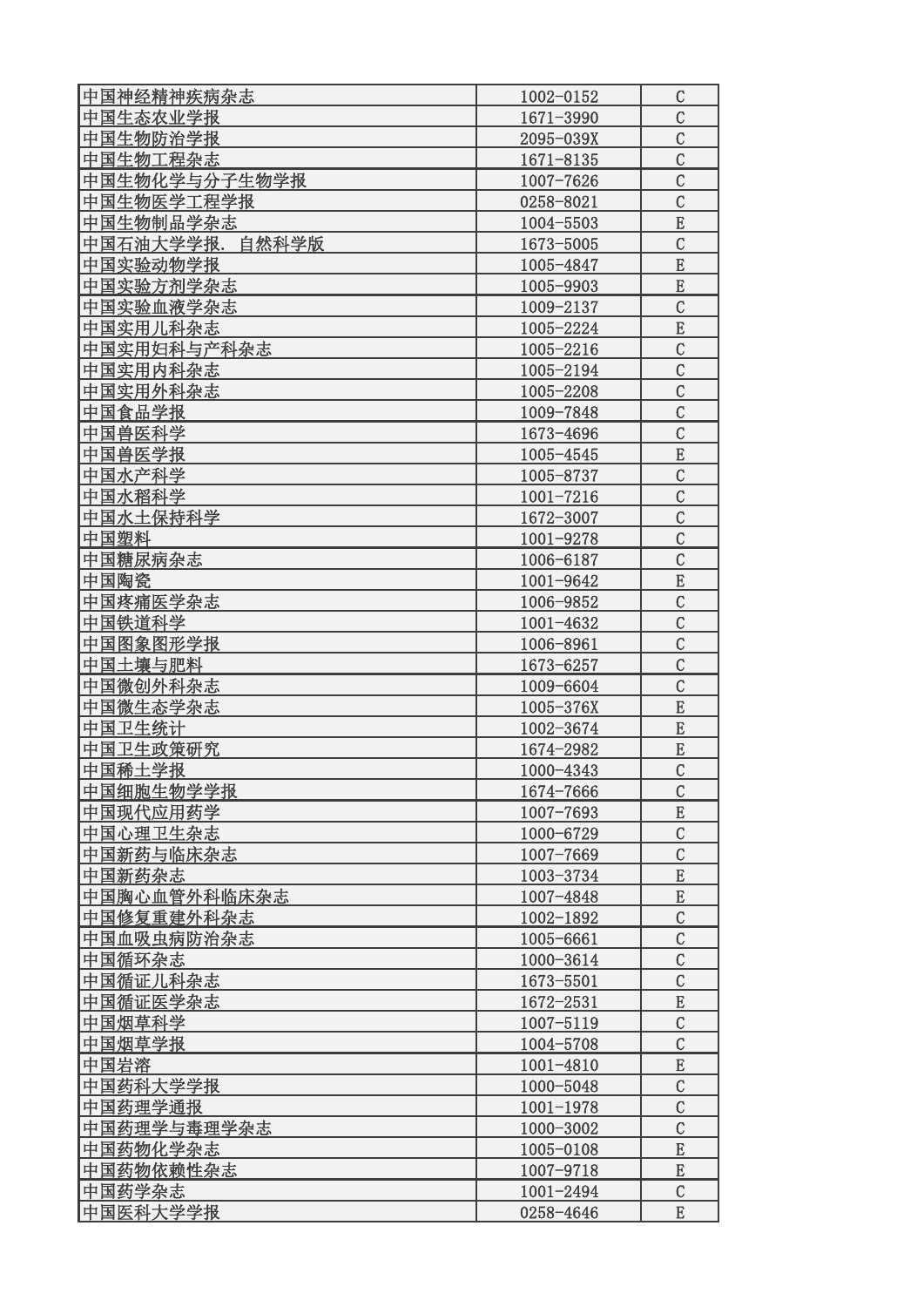| 中国医学计算机成像杂志    | 1006-5741     | $\mathcal C$   |
|----------------|---------------|----------------|
| 中国医学科学院学报      | 1000-503X     | $\mathcal{C}$  |
| 中国医学物理学杂志      | 1005-202X     | ${\bf E}$      |
| 中国医学影像技术       | 1003-3289     | $\mathcal{C}$  |
| 中国医学影像学杂志      | 1005-5185     | $\mathcal{C}$  |
| 中国医药工业杂志       | $1001 - 8255$ | $\mathcal{C}$  |
| 中国医院药学杂志       | $1001 - 5213$ | $\overline{E}$ |
| 中国印刷与包装研究      | 1674-5752     | E              |
| 中国应用生理学杂志      | 1000-6834     | $\overline{C}$ |
| 中国油料作物学报       | 1007-9084     | $\mathcal{C}$  |
| 中国油脂           | 1003-7969     | $\overline{C}$ |
| 中国有色金属学报       | 1004-0609     | $\mathcal{C}$  |
| 中国预防兽医学报       | 1008-0589     | $\mathcal{C}$  |
| 中国造船           | 1000-4882     | $\mathcal{C}$  |
| 中国造纸学报         | 1000-6842     | E              |
| 中国针灸           | 0255-2930     | $\mathcal{C}$  |
| 中国真菌学杂志        | 1673-3827     | $\mathcal{C}$  |
| 中国中西医结合杂志      | 1003-5370     | $\mathcal{C}$  |
| 中国中药杂志         | 1001-5302     | $\mathcal{C}$  |
| 中国中医基础医学杂志     | 1006-3250     | E              |
| 中国中医药信息杂志      | 1005-5304     | E              |
| 中国肿瘤临床         | 1000-8179     | $\mathbf E$    |
| 中国肿瘤生物治疗杂志     | $1007 - 385X$ | $\mathcal{C}$  |
| 中国组织化学与细胞化学杂志  | 1004-1850     | $\mathcal{C}$  |
| 中华病理学杂志        | 0529-5807     | $\mathcal{C}$  |
| 中华超声影像学杂志      | 1004-4477     | $\mathcal{C}$  |
| 中华传染病杂志        | 1000-6680     | $\mathcal{C}$  |
| 中华创伤骨科杂志       | 1671-7600     | $\mathcal{C}$  |
| 中华创伤杂志         | 1001-8050     | $\mathcal{C}$  |
| 中华地方病学杂志       | 2095-4255     | $\mathcal{C}$  |
| 中华儿科杂志         | 0578-1310     | $\mathcal{C}$  |
| 中华耳鼻咽喉头颈外科杂志   | 1673-0860     | $\overline{C}$ |
| 中华耳科学杂志        | 1672-2922     | $\overline{C}$ |
| 中华放射学杂志        | 1005-1201     | $\mathcal{C}$  |
| 中华放射医学与防护杂志    | 0254-5098     | $\overline{C}$ |
| 中华放射肿瘤学杂志      | 1004-4221     | $\mathcal{C}$  |
| 中华风湿病学杂志       | 1007-7480     | ${\bf E}$      |
| 中华妇产科杂志        | 0529-567X     | $\mathcal{C}$  |
| 中华肝胆外科杂志       | 1007-8118     | $\mathcal{C}$  |
| 中华肝脏病杂志        | 1007-3418     | $\mathcal{C}$  |
| 中华高血压杂志        | 1673-7245     | $\mathcal{C}$  |
| 中华骨科杂志         | 0253-2352     | $\mathcal{C}$  |
| 中华行为医学与脑科学杂志   | 1674-6554     | E              |
| 中华航海医学与高气压医学杂志 | 1009-6906     | E              |
| 中华航空航天医学杂志     | 1007-6239     | ${\bf E}$      |
| 中华护理杂志         | 0254-1769     | $\mathcal{C}$  |
| 中华急诊医学杂志       | 1671-0282     | $\mathcal{C}$  |
| 中华疾病控制杂志       | 1674-3679     | E              |
| 中华检验医学杂志       | 1009-9158     | $\mathcal{C}$  |
| 中华结核和呼吸杂志      | $1001 - 0939$ | $\overline{C}$ |
| 中华精神科杂志        | 1006-7884     | $\mathcal{C}$  |
| 中华口腔医学杂志       | 1002-0098     | $\mathcal{C}$  |
| 中华劳动卫生职业病杂志    | 1001-9391     | E              |
| 中华老年医学杂志       | 0254-9026     | E              |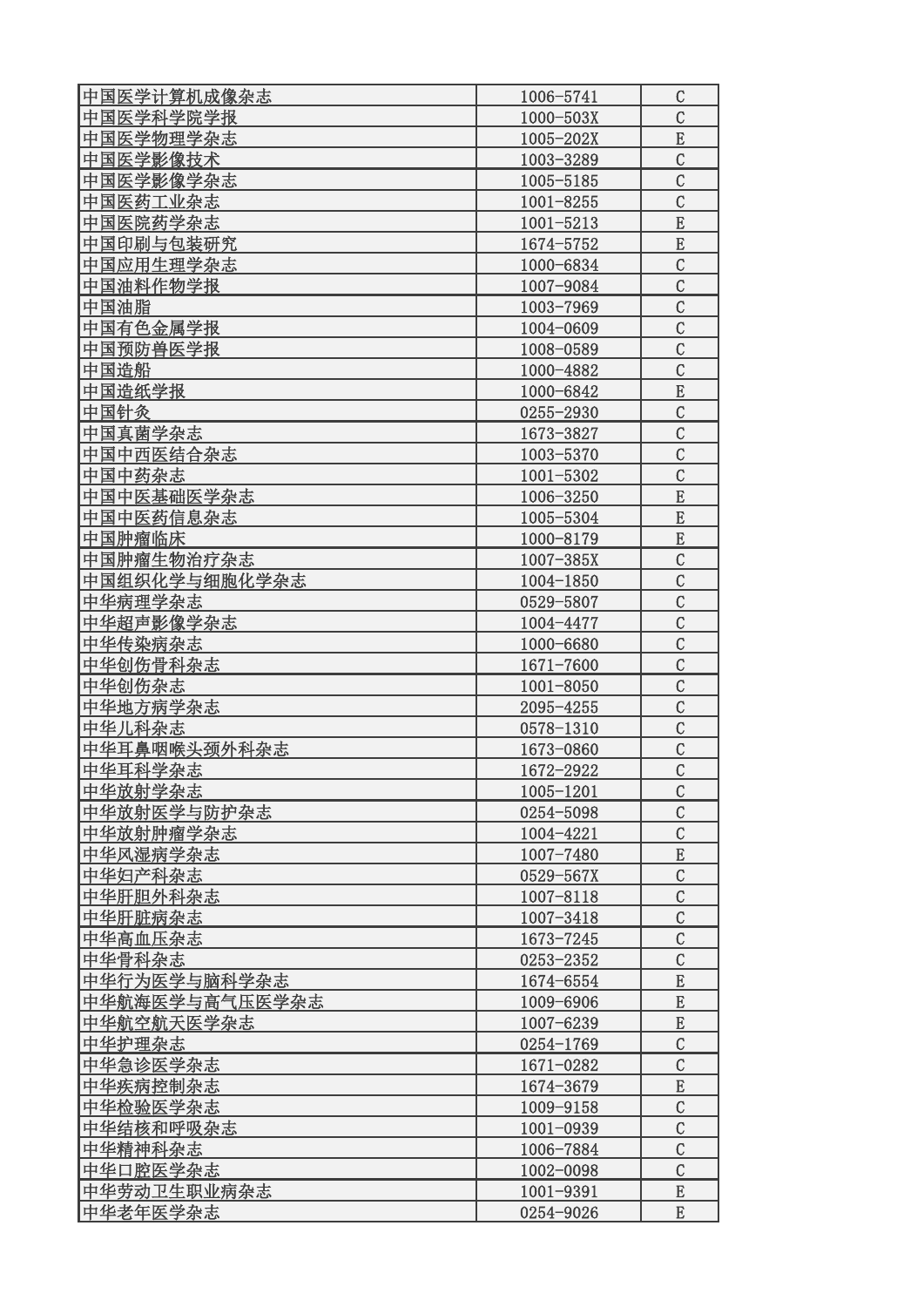| 中华临床营养杂志         | 1674-635X     | $\mathcal{C}$  |
|------------------|---------------|----------------|
| 中华流行病学杂志         | 0254-6450     | $\mathcal{C}$  |
| 中华麻醉学杂志          | $0254 - 1416$ | $\mathcal{C}$  |
| 中华泌尿外科杂志         | 1000-6702     | $\mathcal{C}$  |
| 中华男科学杂志          | 1009-3591     | $\mathcal{C}$  |
| 中华内分泌代谢杂志        | 1000-6699     | $\mathcal{C}$  |
| 中华内科杂志           | 0578-1426     | $\mathcal{C}$  |
| 中华皮肤科杂志          | 0412-4030     | $\mathcal{C}$  |
| 中华普通外科杂志         | $1007 - 631X$ | E              |
| 中华器官移植杂志         | 0254-1785     | $\mathcal{C}$  |
| 中华乳腺病杂志(电子版)     | 1674-0807     | E              |
| 中华烧伤杂志           | 1009-2587     | $\mathcal{C}$  |
| 中华神经科杂志          | 1006-7876     | $\mathcal{C}$  |
| 中华神经外科杂志         | 1001-2346     | $\overline{C}$ |
| 中华神经医学杂志         | 1671-8925     | E              |
| 中华肾脏病杂志          | 1001-7097     | $\mathcal{C}$  |
| 中华实验和临床病毒学杂志     | 1003-9279     | $\overline{C}$ |
| 中华实验外科杂志         | 1001-9030     | E              |
| 中华实验眼科杂志         | 2095-0160     | $\mathcal{C}$  |
| 中华实用儿科临床杂志       | 2095-428X     | E              |
| 中华手外科杂志          | 1005-054X     | $\mathcal{C}$  |
| 中华糖尿病杂志          | 1674-5809     | $\mathcal{C}$  |
| 中华外科杂志           | 0529-5815     | $\mathcal{C}$  |
| 中华危重病急救医学        | 2095-4352     | $\mathcal{C}$  |
| 中华微生物学和免疫学杂志     |               | $\mathcal{C}$  |
| 中华围产医学杂志         | 0254-5101     | E              |
|                  | 1007-9408     | $\mathcal{C}$  |
| 中华胃肠外科杂志         | 1671-0274     | $\overline{C}$ |
| 中华物理医学与康复杂志      | 0254-1424     | $\mathcal{C}$  |
| 中华显微外科杂志         | $1001 - 2036$ |                |
| 中华消化外科杂志         | 1673-9752     | $\mathcal{C}$  |
| 中华消化杂志           | 0254-1432     | $\mathcal{C}$  |
| 中华小儿外科杂志         | 0253-3006     | $\mathcal{C}$  |
| 中华心血管病杂志         | 0253-3758     | $\overline{C}$ |
| 中华胸心血管外科杂志       | $1001 - 4497$ | C              |
| 中华血液学杂志          | 0253-2727     | $\mathcal{C}$  |
| 中华眼底病杂志          | 1005-1015     | $\mathcal{C}$  |
| 中华眼科杂志           | 0412-4081     | $\mathcal{C}$  |
| 中华眼视光学与视觉科学杂志    | 1674-845X     | $\mathcal{C}$  |
| 中华医学超声杂志 (电子版)   | 1672-6448     | ${\bf E}$      |
| 中华医学遗传学杂志        | 1003-9406     | $\overline{C}$ |
| 中华医学杂志           | 0376-2491     | $\mathcal{C}$  |
| 中华医院感染学杂志        | 1005-4529     | E              |
| 中华预防医学杂志         | 0253-9624     | $\mathcal{C}$  |
| 中华整形外科杂志         | 1009-4598     | $\mathcal{C}$  |
| 中华中医药杂志          | 1673-1727     | E              |
| 中华肿瘤杂志           | 0253-3766     | $\mathcal{C}$  |
| 医学版<br>中南大学学报.   | 1672-7347     | $\mathcal{C}$  |
| 中南大学学报.<br>自然科学版 | 1672-7207     | $\mathcal{C}$  |
| 中南林业科技大学学报       | 1673-923X     | ${\bf E}$      |
| 中山大学学报.<br>医学科学版 | 1672-3554     | $\mathcal{C}$  |
| 中山大学学报.<br>自然科学版 | 0529-6579     | $\overline{C}$ |
| 中文信息学报           | 1003-0077     | $\mathcal{C}$  |
| 中药材              | $1001 - 4454$ | $\mathcal{C}$  |
| 中药新药与临床药理        | 1003-9783     | $\mathcal{C}$  |